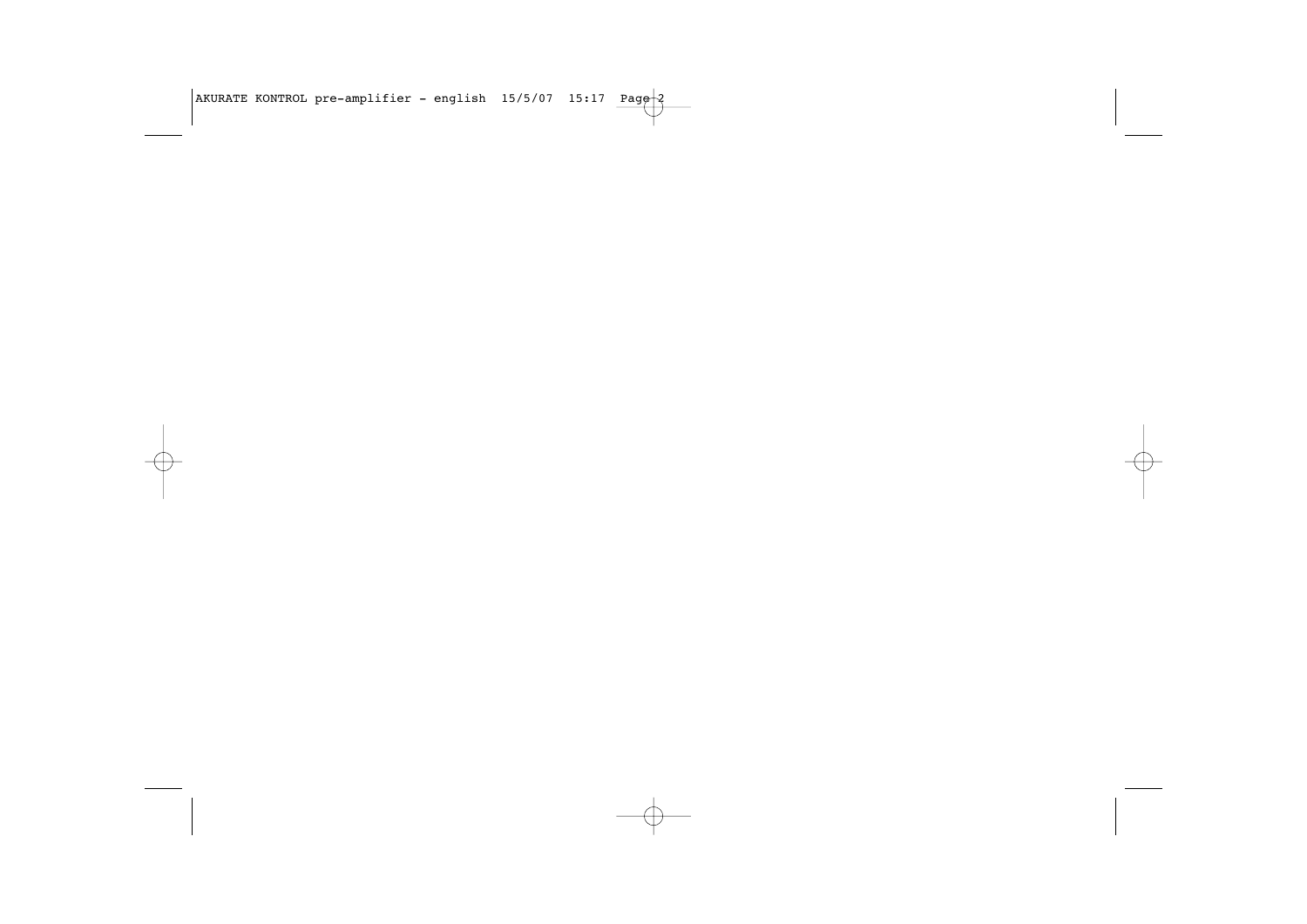# **Important Safety Instructions**

Explanation of symbols used in this manual or on the rear/underside of the apparatus:



This symbol is intended to alert the user to the presence of uninsulated dangerous voltages within the enclosure of sufficient magnitude to cause electric shock.



This symbol is intended to alert the user to the presence of important operation, maintenance and servicing information in the instruction and service manuals.

### **For apparatus connected to the mains electricity supply**

### **CAUTIO**

# **N TO REDUCE THE RISK OF ELECTRIC SHOCK DO NOT REMOVE THECOVER.**

NO USER SERVICEABLE PARTS INSIDE.

REFER SERVICING TO QUALIFIED SERVICE PERSONNEL.

REPLACE THE MAINS FUSE IN THE PLUG WITH ONE OF THE SAME TYPEAND RATING.

DISCONNECT SUPPLY CORD BEFORE CHANGING FUSE.

### **WARNING**

TO REDUCE THE RISK OF FIRE OR ELECTRIC SHOCK DO NOT EXPOSE THISAPPARATUS TO RAIN OR MOISTURE. SHOCK HAZARD - DO NOT OPEN.

### **MAINS PLUGS**

This apparatus is supplied with a non-rewireable mains plug for the intended country. Replacement mains leads can be obtained from your Linn retailer. Should you need to change the plug please dispose of it carefully. A plug with bared conductors is dangerous if engaged in a live socket.

The Brown wire must be connected to the Live (Line) supply pin. The Blue wire must be connected to the Neutral supply pin. The Green/Yellow wire must be connected to the Earth (Ground) supply pin.

Please contact your retailer or a competent electrician if you are in any doubt.



Refer to the rear or underside of the product for fuse and power consumption information.

### **General Safety Instructions**

- **1. Read these instructions.**
- **2. Keep these instructions.**
- **3. Heed all warnings.**
- **4. Follow all instructions.**
- **5. Do not use the apparatus near water**, for example near a bathtub. washbowl, kitchen sink, laundry tub, in a wet basement, near a swimming pool etc.
- **6. Clean only with dry cloth.**
- **7. Do not block any ventilation openings. Install in accordance with the manufacturer's instructions.** Site the apparatus so that its location or position does not interfere with its proper ventilation. For example, the apparatus should not be situated on a bed, sofa, rug, or similar surface that may block the ventilation openings, or placed in a builtin installation such as a bookcase or cabinet that may impede the flow of air through the ventilation openings.
- **8. Do not install near any heat sources such as radiators, heat registers, stoves, or other apparatus (including amplifiers) that produce heat.**
- **9. Do not defeat the safety purpose of the polarised or grounding type plug.** A polarised plug has two blades with one wider than the other. A grounding type plug has two blades and a third grounding prong. The wide blade or the third prong is provided for your safety. If the provided plug does not fit into your outlet, consult an electrician for replacement of the obsolete outlet.
- **10. Protect the power cord from being walked on or pinched particularly at plugs, convenience receptacles, and at the point where they exit from the apparatus.**
- **11. Only use attachments/accessories specified by the manufacturer.**
- **12. Use only with the stand, tripod, bracket, or table specified by the manufacturer, or sold with the apparatus.**
- **13. Unplug this apparatus during lightning storms or when unused for long periods of time.**
- **14. Refer all servicing to qualified service personnel.** Servicing is required when the apparatus has been damaged in any way, such as power-supply cord or plug has been damaged, liquid has been spilled or objects have fallen into the apparatus, the apparatus has been exposed to rain or moisture, does not operate normally, or has been dropped.
- **15. Wall or ceiling mounting.** Mount the apparatus to a wall or ceiling only as recommended by the manufacturer.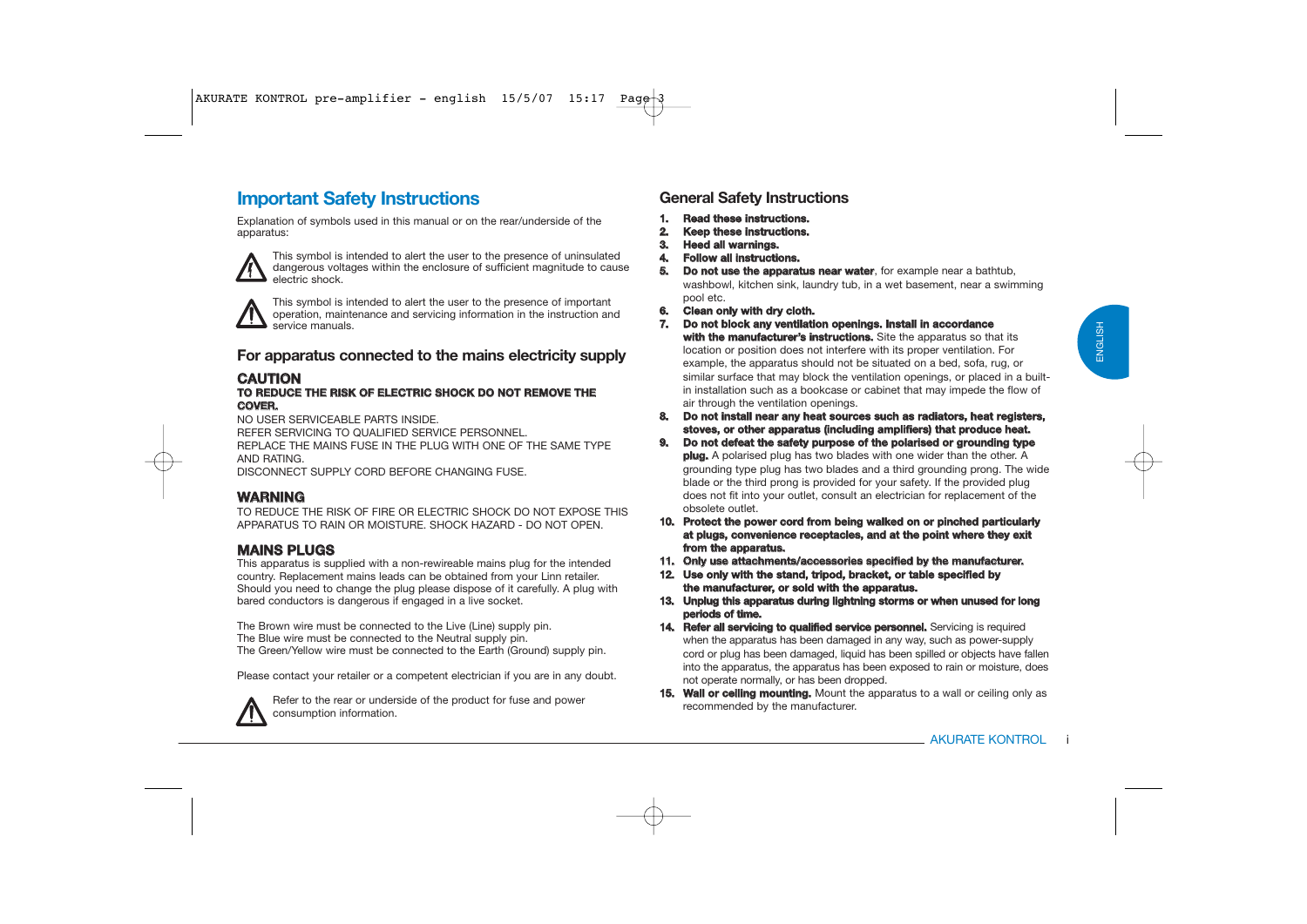- **16. Power sources.** Connect the apparatus to a power supply only of the type described in the operating instructions or marked on the apparatus.
- **17. Mains plug.** Use the mains plug to disconnect the apparatus from the mains supply. The mains plug must be accessible at all times. Use the mains switch (if applicable) when the apparatus is not in use.
- **18. Power lines.** An outdoor antenna should be located away from power lines.
- **19. Outdoor antenna grounding.** If an outdoor antenna is connected to the apparatus, ensure that the antenna system is grounded to provide some protection against voltage surges and static build up. In the USA see article 810 of the National Electrical Code ANSI/NFPA 70 concerning installation requirements.
- **20. Telephone line.** Do not connect the apparatus to a telephone line except where specifically instructed to do so.
- **21. Objects and liquid entry.** Do not let objects or liquids fall into the apparatus. Do not expose the apparatus to dripping or splashing. Do not place a vessel containing liquid on top of the apparatus.
- **22. No naked flame sources, such as lighted candles, should be placed on the apparatus.**
- **23. The apparatus has been designed for use in moderate and tropical climates.**

### **UK USERS PLEASE READ THIS IMPORTANT SAFETYINFORMATION**

### **Fuse replacement**

This appliance is fitted with a non-rewireable 13 amp mains plug. The plug contains a 5 amp fuse. If the fuse has blown it can be replaced as follows:

- a) Pull out the red fuse cover/carrier.
- b) Remove and dispose of the blown fuse.
- c) Fit a new 5 amp BS1362 approved fuse into the carrier and push the carrier back into the plug.

Always ensure the fuse cover is fitted. If the fuse cover is missing do not use the plug. Contact your Linn retailer to obtain a replacement fuse cover.

Fuses are for fire protection and do not protect against electric shock.

### **Mains plug replacement**

Should your mains plug need replacing and you are competent to do this proceed as follows. If you are in doubt contact your Linn retailer or a competent electrician.

- a) Disconnect the plug from the mains supply.
- b) Cut off the plug and dispose of it safely. A plug with bared conductors is dangerous if engaged in a live socket.
- c) Only fit a 13 amp BS1363A approved plug with a 5 amp fuse.
- d) The cable wire colours or a letter will be marked at the connection points of most quality plugs.

Attach the wires securely to their respective points. The Brown wire must go to the Live pin, the Blue wire must go to the Neutral pin, and the Green/Yellow wire must go to the Earth pin.

e) Before replacing the plug top ensure that the cable restraint is holding the outer sheath of the cable firmly and that the wires are correctly connected.

### **WARNING**

THIS APPLIANCE MUST BE EARTHED.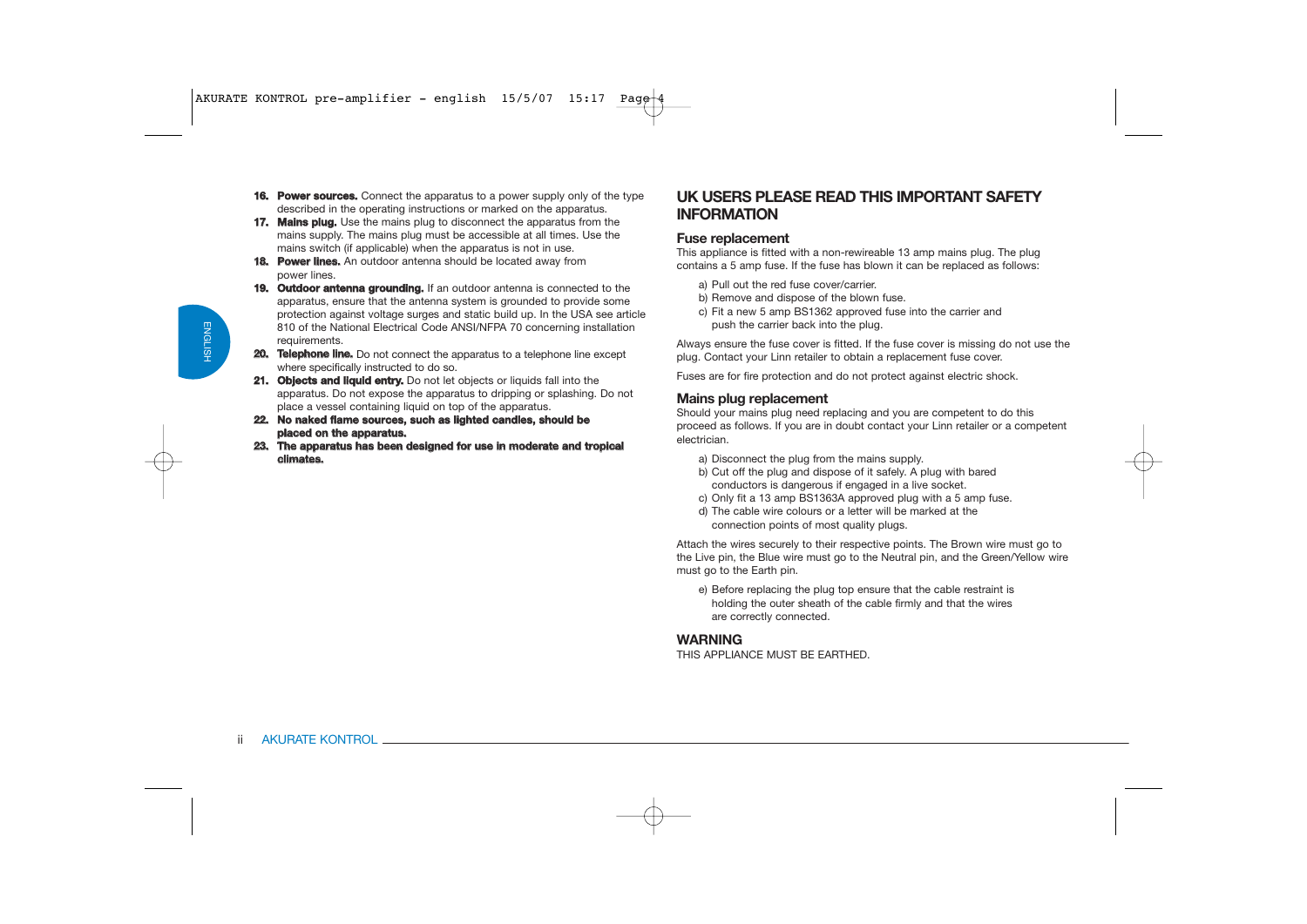### **CE Declaration of Conformity**

Linn Products Ltd declare that this product is in conformance with the Low Voltage Directive 73/23/EEC and Electromagnetic Compatibility 89/336/EEC as amended by 92/31/EEC and 93/68/EEC.

The conformity of the designated product with the provisions of Directive number 73/23/EEC (LVD) is proved by full compliance with the following standards:

| Standard number<br>EN60065 | Date of issue<br>2002 | Test type<br>General requirements<br>Marking<br>Hazardous radiation<br>Heating under normal conditions<br>Shock hazards under normal<br>operating conditions<br>Insulation requirements<br><b>Fault conditions</b><br>Mechanical strength<br>Parts connected to the mains<br>supply<br>Components<br><b>Terminal devices</b><br>External flexible cords<br>Electrical connections and<br>mechanical fixings |
|----------------------------|-----------------------|-------------------------------------------------------------------------------------------------------------------------------------------------------------------------------------------------------------------------------------------------------------------------------------------------------------------------------------------------------------------------------------------------------------|
|                            |                       | Protection against electric shock<br>Stability and mechanical hazards<br>Resistance to fire                                                                                                                                                                                                                                                                                                                 |

The conformity of the designated product with the provisions of Directive number 89/336/EEC (EMC) is proved by full compliance with the following standards:

| <b>Standard number</b> | Date of issue | <b>Test type</b>    |
|------------------------|---------------|---------------------|
| EN55013                | 2001          | Conducted emissions |
| EN55013                | 2001          | Absorbed emissions  |
| EN55020                | 2002          | Immunity            |

# **FCC notice**

#### Note:

This equipment has been tested and found to comply with the limits for a Class B digital device, pursuant to Part 15 of the FCC Rules. These limits are designed to provide reasonable protection against harmful interference in a residential installation. This equipment generates, uses and can radiate radio frequency energy and, if not installed and used in accordance with the instructions, may cause harmful interference to radio communications. However, there is no guarantee that interference will not occur in a particular installation. If this equipment does cause harmful interference to radio or television reception, which can be determined by turning the equipment off and on, the user is encouraged to try to correct the interference by one or more of the following measures:

- Reorient or relocate the receiving antenna.
- Increase the separation between the equipment and receiver.
- Connect the equipment into an outlet on a circuit different from that to which the receiver is connected.
- Consult the dealer or an experienced radio/TV technician for help.

### **Waste Electrical and Electronic Equipment (WEEE) Directive**

#### **Directive 2002/96/EC of the European Parliament and of the Council**

The symbol (right) is shown on this product. It indicates that the product should not be disposed of with regular household waste, but should be disposed of separately.

Electrical and electronic equipment can contain materials that are hazardous to the environment and human health and therefore should be disposed of at a designated waste facility or returned to your retailer for the appropriate recycling to take place (see www.linn.co.uk for further information).

If you wish to dispose of this product and the product still functions, please consider recycling/reusing it by donating it to a charity shop, selling it or part-exchanging it with your retailer.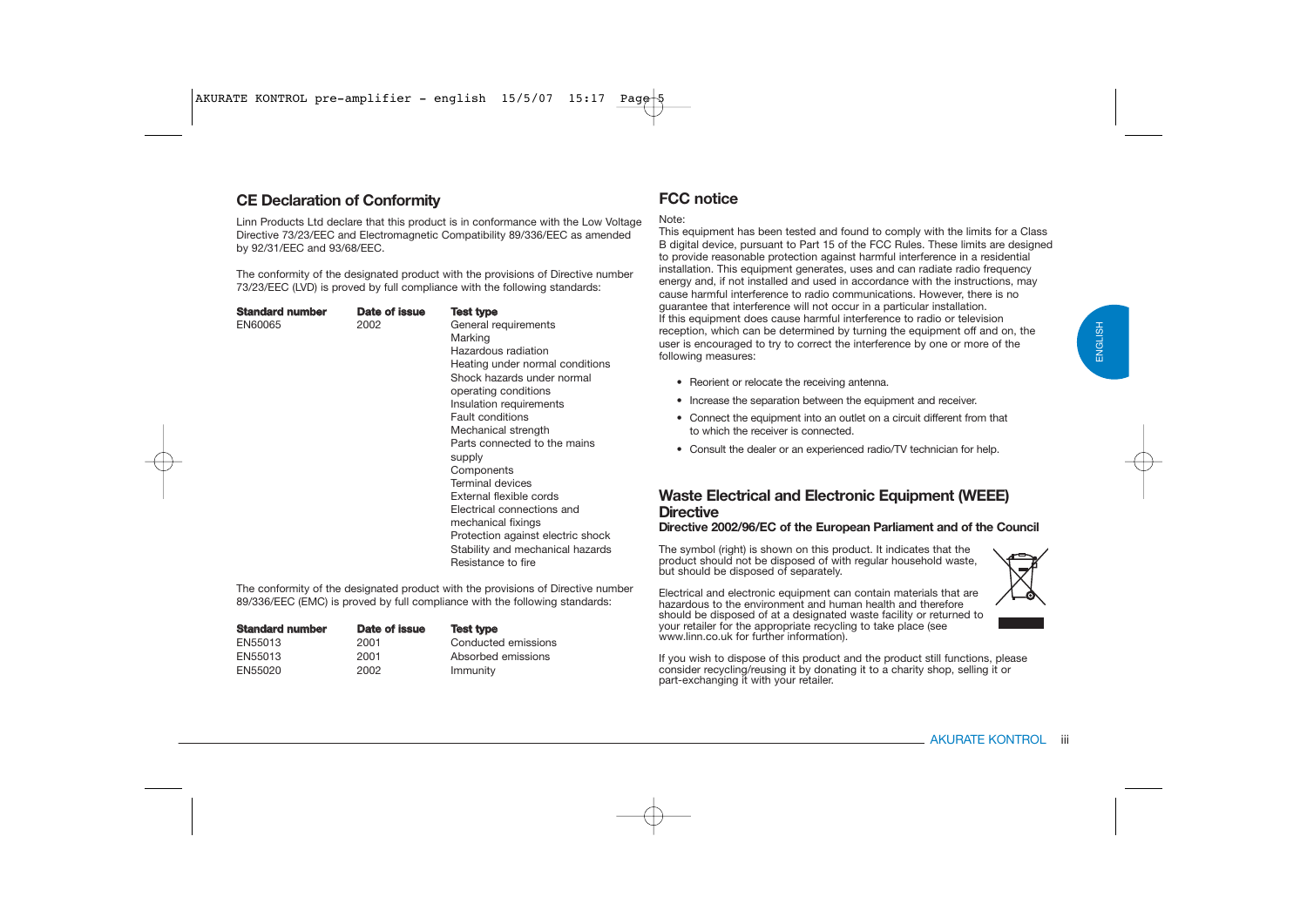# **Copyright and Acknowledgements**

Copyright © 2007 Linn Products Ltd. First edition May 2007.

Linn Products Limited, Glasgow Road, Waterfoot, Eaglesham, Glasgow, G76 OEQ, Scotland, United Kingdom.

All rights reserved. No part of this publication may be reproduced. stored in a retrieval system, or transmitted, in any form or by any means, electronic, mechanical, photocopying, recording, or otherwise, without the prior written permission of the publisher.

The content of this manual is furnished for information use only, is subject to change without notice, and should not be construed as a commitment by Linn Products Limited. Linn Products Limited assumes no responsibility or liability for any errors or inaccuracies that may appear in this manual.

Trade marks used in this publication: **Linn** and the **Linn logo** are registered trade marks of Linn Products Limited. **AKURATE, UNIDISK, KLIMAX, LIMBIK** and **KNEKT** are trade marks of Linn Products Limited.

Manufactured under license from Dolby Laboratories. "Dolby", "Pro Logic" and the double-D symbol are trade marks of Dolby Laboratories.

"DTS", "DTS-ES" "Neo:6" and "DTS 96/24" are trade marks of Digital Theater Systems, Inc.

Linn Products Limited disclaims any proprietary interest in trade marks and trade names other than its own.

Printed in the United Kingdom.

Pack 1321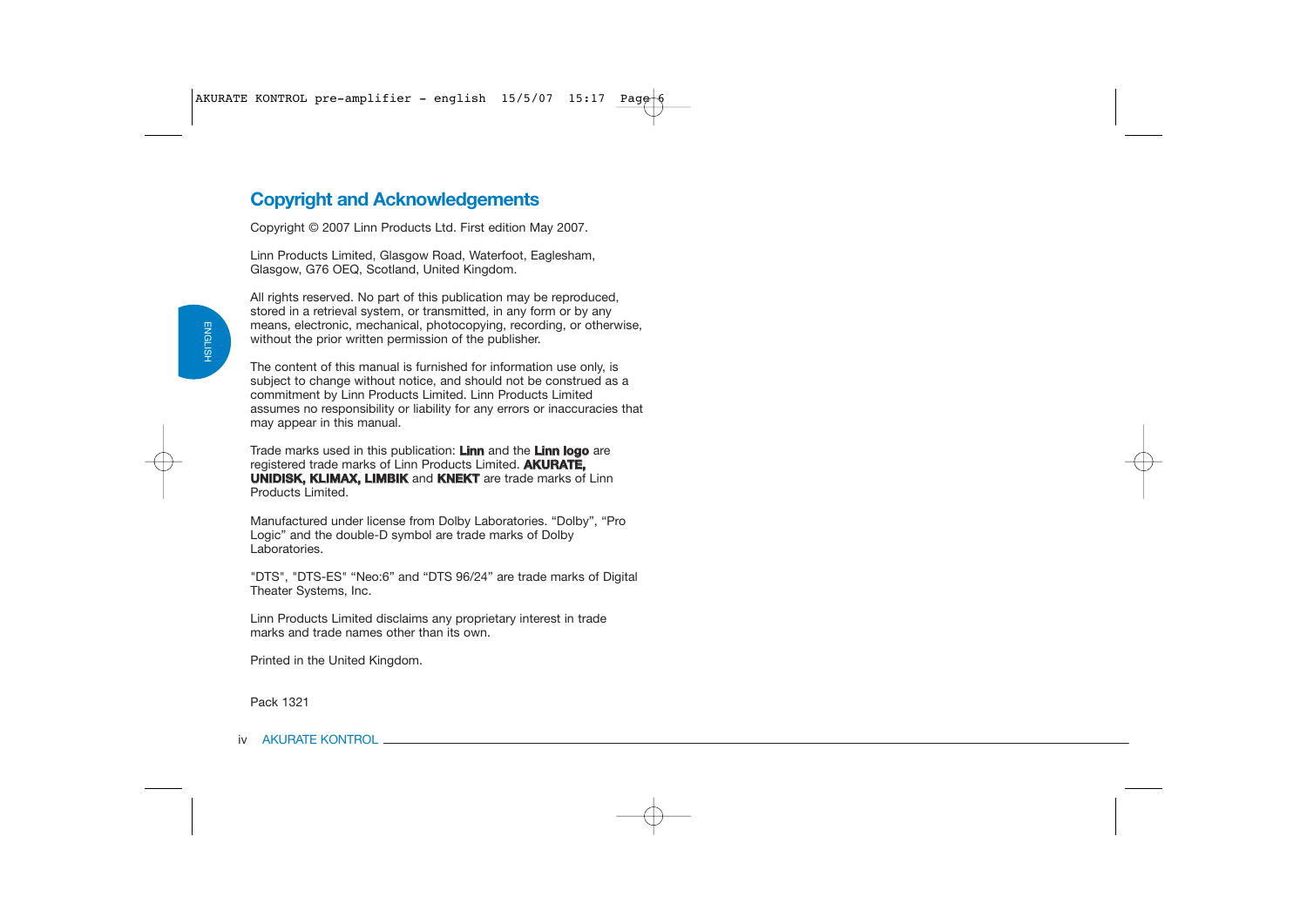# **Contents**

| <b>Introduction</b>                                                                                                                                                |                                    | Operation                                                                                                                                                    | 19                                                 |
|--------------------------------------------------------------------------------------------------------------------------------------------------------------------|------------------------------------|--------------------------------------------------------------------------------------------------------------------------------------------------------------|----------------------------------------------------|
| <b>Installation</b><br>Unpacking<br>Connecting to the mains supply<br>Positioning<br>Cleaning<br>Important information - phono input<br><b>Setup</b><br>Back panel | 2<br>$\overline{2}$<br>2<br>3<br>3 | Standby key<br>Amp mode<br>Selecting a source<br>Adjusting the audio<br>Volume<br><b>Balance</b><br>Speaker trim<br>Lip Sync Delay<br>Surround sound formats | 19<br>19<br>19<br>19<br>20<br>20<br>20<br>20<br>21 |
| Connecting<br>Setup menus<br>Using the setup menus                                                                                                                 | 5<br>5<br>6                        | Midnight Movie mode<br>Restoring the original audio settings<br>Record function                                                                              | 23<br>23<br>23                                     |
| Speaker setup<br>Source setup<br>Audio setup<br>General setup<br>Linn Disc setup<br>Installer menu                                                                 | 6<br>8<br>10<br>11<br>13<br>14     | <b>Technical Specifications</b><br><b>Guarantee and Service</b>                                                                                              | 24<br>25                                           |
| Using the AKURATE KONTROL with a<br>Linn AKURATE CD player<br>Using the AKURATE KONTROL with a<br>Linn UNIDISK player                                              | 14<br>15                           |                                                                                                                                                              |                                                    |
| <b>Front Panel and Handset</b><br>Front panel<br>Handset                                                                                                           | 17<br>17<br>18                     |                                                                                                                                                              |                                                    |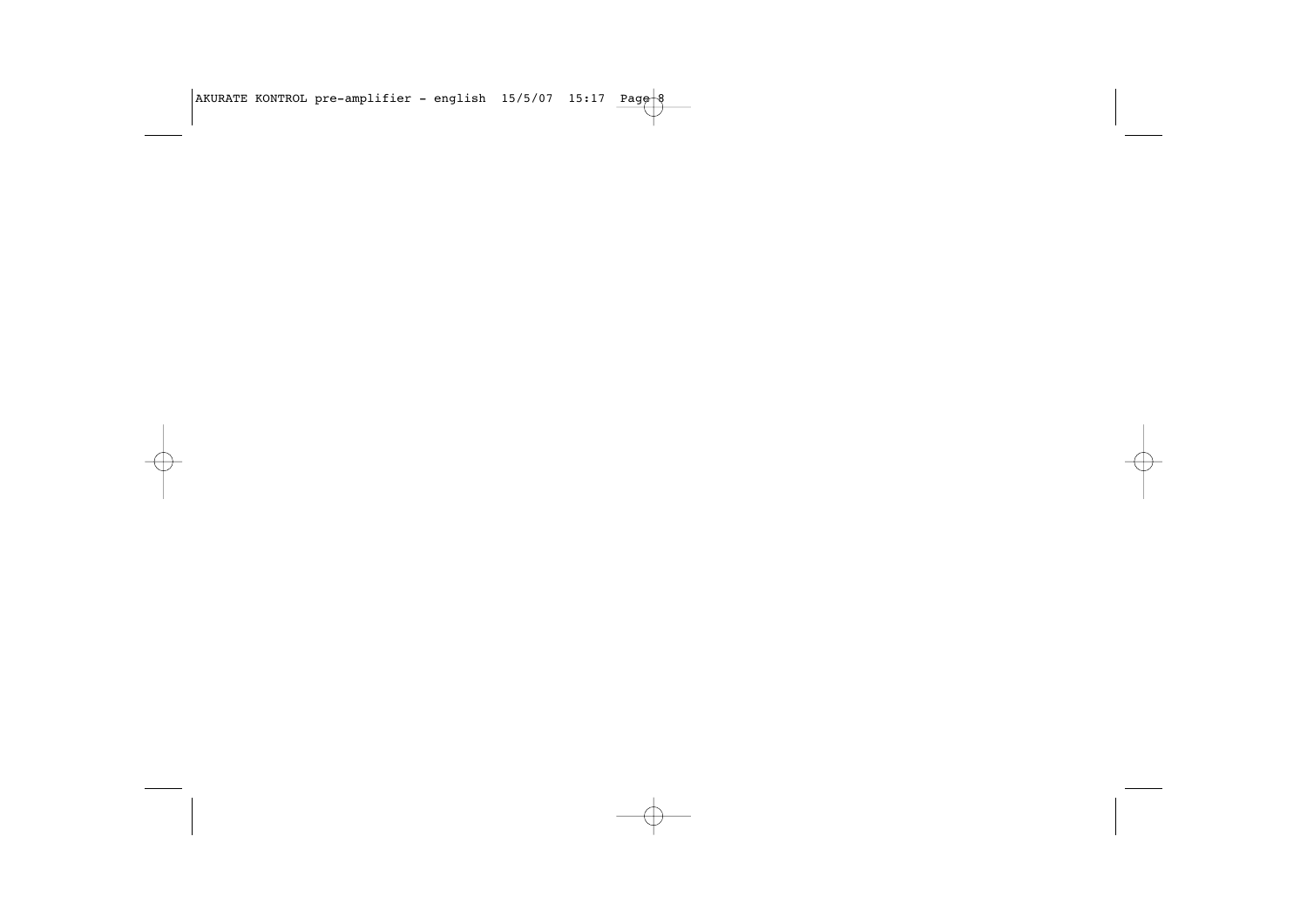# **Introduction**

The AKURATE KONTROL pre-amplifier has been designed to provide superb audio performance with both stereo and multi-channel source material. AKURATE KONTROL uses technology developed for Linn's award-winning flagship KLIMAX KONTROL pre-amplifier and offers purist audio performance and access to and control of the new generation of multi-channel sound formats.

Among its many features, the AKURATE KONTROL offers an internal phono stage for connecting to a turntable, six analogue and six digital inputs, and processing of all major audio algorithms, including Dolby Digital 5.1, Dolby Pro Logic II, DTS Surround and DTS 96/24.

The AKURATE KONTROL pre-amplifier exemplifies a commitment by Linn to new products which can take advantage of the latest technology and audio formats, whilst continuing to support existing Linn customers with improved performance and superb value.

The AKURATE KONTROL is the perfect partner for Linn's AKURATE CD and AKURATE power amplifier range. Add the AKURATE Tuner and AKURATE loudspeakers for a complete AKURATE System and experience the exceptional sound quality delivered by this dedicated music system.

# **Installation**

It is strongly recommended that the AKURATE KONTROL is installed and configured by an authorised Linn retailer.

### **Unpacking**

The AKURATE KONTROL is supplied with the following accessories:

- luminous handset
- 2 x AAA batteries for the handset
- 1 pair of black interconnect cables
- RS232 lead
- mains lead
- warranty pack
- this manual

We recommend you retain the packaging in case you need to transport the unit at any time.

### **Connecting to the mains supply**

Manual voltage selection is not required as the AKURATE KONTROL operates from any mains AC power supply. There are no userreplaceable fuses inside the unit. The mains lead supplied may be fitted with a fused plug according to local regulations. If this is the case, always replace this fuse with another of the same type and rating.



The AKURATE KONTROL must always be earthed when connected to the mains supply. Use the earthed mains lead supplied. Never use an unearthed plug or adapter with this unit.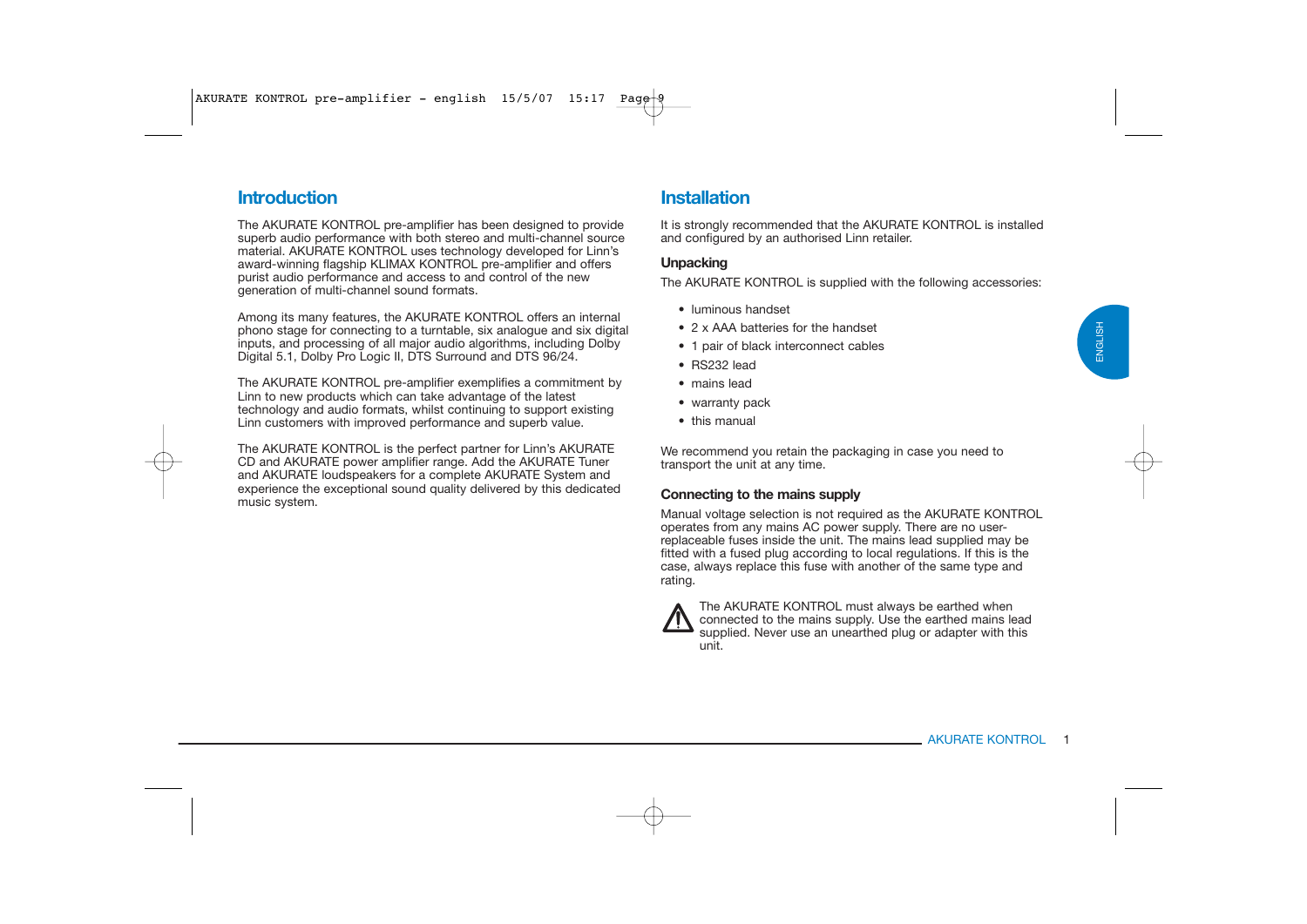### **Positioning**

You can locate your AKURATE KONTROL anywhere you find convenient (including in a 19" rack), but there are a few simple points to note regarding positioning:

- The unit should be placed on a flat, stable and rigid surface.
- Do not position the unit where sunlight can shine (whether directly, diffused or reflected) on its display as the infra-red (IR) radiation in sunlight will be picked up by the unit's IR remote sensor and this can adversely affect its operation. Similarly, some electrical devices such as plasma TVs, fluorescent lights and energy saving lamps can emit IR which can likewise affect the operation.
- For best performance, do not stack the unit with other products. Ideally, position the unit on a shelf by itself or, if proximity to other products is unavoidable, positioning side-by-side is preferable to stacking.
- The unit should not be situated above, or otherwise directly adjacent to, sources of heat such as radiators, power amplifiers etc. Nor should it be enclosed in a cabinet with such devices.
- Allow at least 4" (10 cm) free space above and at each side of the unit.
- Do not block the vents on the product's casing.

### **Cleaning**

Disconnect the AKURATE KONTROL from the power supply before cleaning. Remove dust and fingerprints with a soft, dry cloth. Avoid using domestic cleaning products on the unit.

### **Important information – phono input**

Please read the following **before** installing the AKURATE KONTROL: your unit may require reconfiguration.

The AKURATE KONTROL includes a phono input (it is marked 6/PHONO on the back panel) for connecting to a record turntable. Even if you do not have a turntable, please consider the following points:

6/PHONO can be configured to operate as a moving-magnet (MM) phono stage, a moving-coil (MC) phono stage or an extra line-level input. See notes below for an explanation of these terms.

6/PHONO is factory-set to operate as an MM phono stage.

If you require 6/PHONO to operate in MC or line-level mode, this requires a change to the internal hardware which must be carried out by your Linn retailer. Dismantling or adjustment by persons other than Linn appointed personnel will invalidate the manufacturer's warranty.

If you wish to know the current configuration of 6/PHONO, this can be viewed in the AKURATE KONTROL's setup menus – see *ANALOG 6 TYPE*, page 13.

#### Notes:

 'Moving-magnet' and 'moving-coil' are the two types of phono cartridge available. If you have a turntable and are not sure which type of cartridge you are using, consult the cartridge packaging, the manufacturer's published information or the retailer from whom it was purchased. 'Line-level' inputs are for audio sources other than turntables, e.g. CD players, DVD players, radio tuners and satellite receivers.

Phono stages amplify extremely low-level signals, and if they are not treated with great care they can be susceptible to noise and signal degradation. Linn have therefore designed the AKURATE KONTROL's phono stage as a hard-wired circuit, rather than one which can be altered via a switch or by software. This has been done in order to optimise audio performance and remove components such as switches, which could potentially degrade the signal in this most precise of circuits.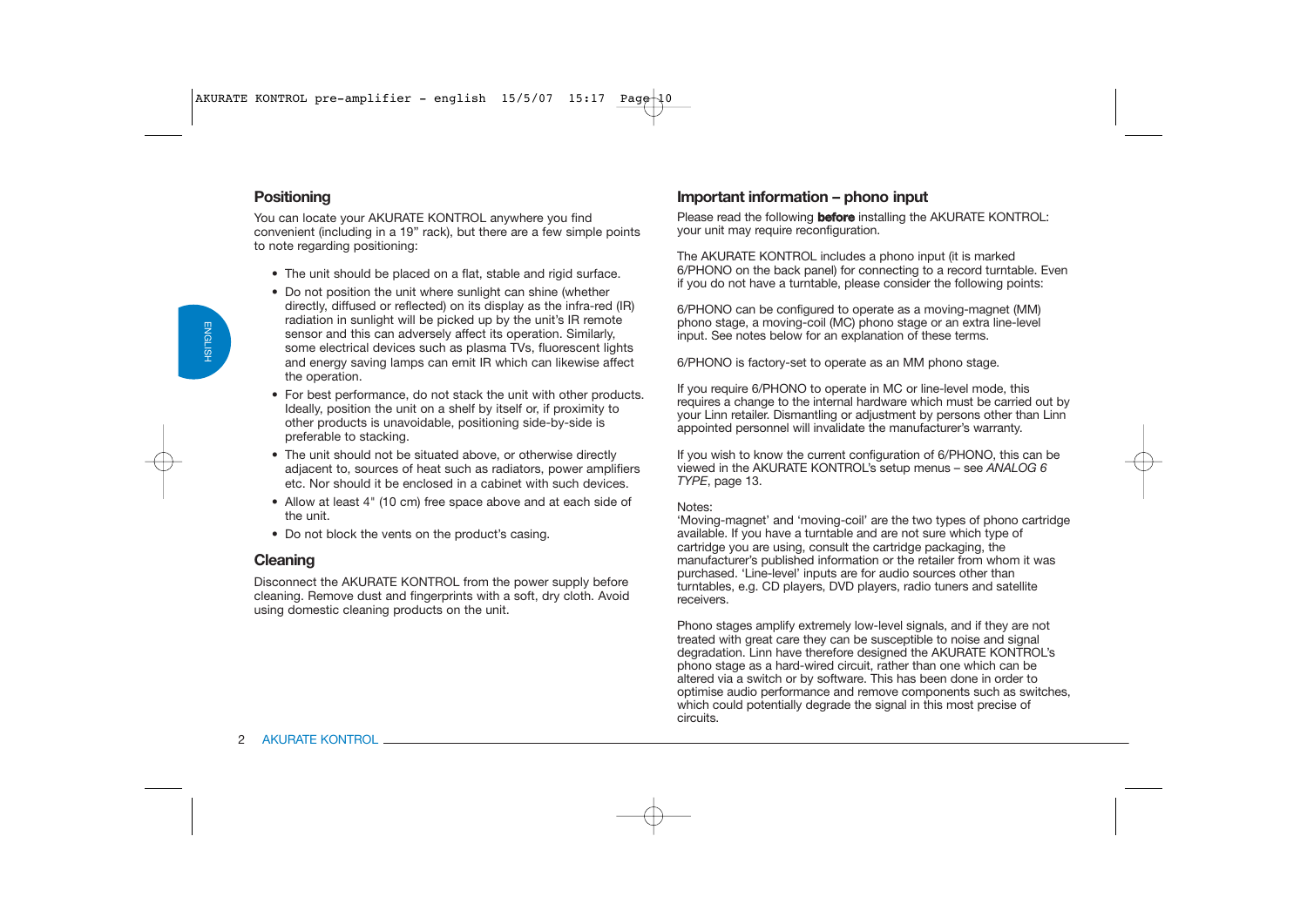# **Setup**

### **Back panel**



| <b>O</b> POWER: OFF, ON | Mains power switch                                                                                                                                                                                                                                                                                            |
|-------------------------|---------------------------------------------------------------------------------------------------------------------------------------------------------------------------------------------------------------------------------------------------------------------------------------------------------------|
| 2 No name or marking    | Mains power inlet                                                                                                                                                                                                                                                                                             |
| 8 RS232: IN, OUT        | Pass control instructions to and from the AKURATE KONTROL. The OUT connection is for use if you are<br>setting up an AKURATE CD as a multi-channel source, or adding a Linn UNIDISK player as a source.<br>The IN connection is used if you want to operate the AKURATE KONTROL from a third-party controller |
| $4$ IR: 1, 2            | Pass IR commands to auxiliary devices                                                                                                                                                                                                                                                                         |
| <b>6</b> 1 to 4, MAIN   | Used if the AKURATE KONTROL is part of a Linn KNEKT system                                                                                                                                                                                                                                                    |
| 6 RCU                   | For installing the AKURATE KONTROL in a Linn KNEKT system or for connection to an infrared repeater                                                                                                                                                                                                           |
| REMOTE: IN, OUT         | RC5 in/out local loop for use in a Linn KNEKT system                                                                                                                                                                                                                                                          |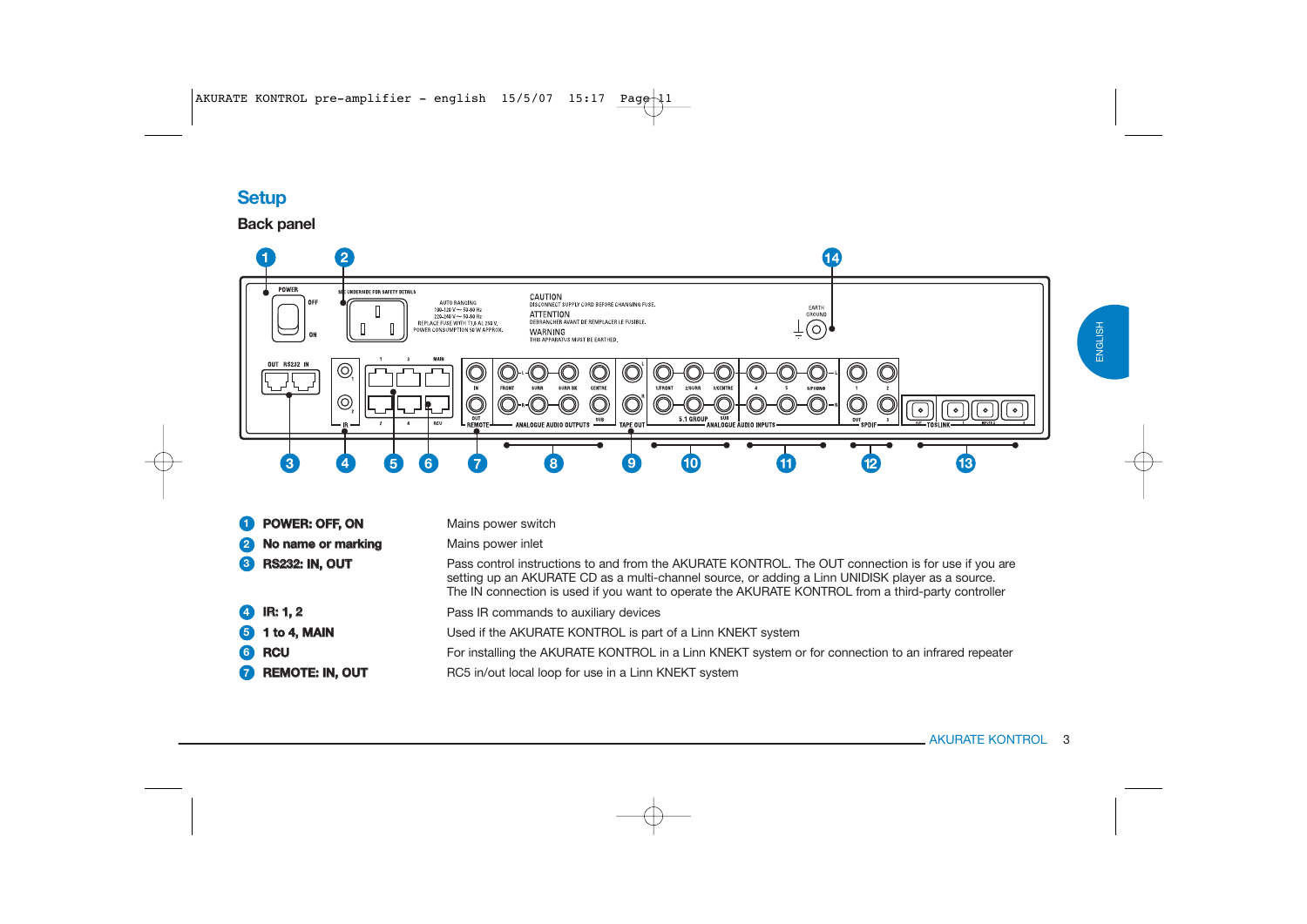| 8)           | <b>ANALOGUE AUDIO</b><br><b>OUTPUTS</b>           | One 7.1 analogue audio output. The SURR outputs are for connection to the two surround loudspeakers in<br>a 5.1 system. The SURR BK outputs are for connection to the two additional loudspeakers in a 7.1 system<br>- located at the rear of the room.<br>For two-channel systems, use the FRONT outputs (and SUB if required) only |
|--------------|---------------------------------------------------|--------------------------------------------------------------------------------------------------------------------------------------------------------------------------------------------------------------------------------------------------------------------------------------------------------------------------------------|
|              | <b>TAPE OUT</b>                                   | One pair of analogue outputs for connection to a recording device e.g. DAT recorder                                                                                                                                                                                                                                                  |
|              | <b>ANALOGUE AUDIO INPUTS:</b><br>1 to 3/5.1 GROUP | Three stereo analogue audio inputs or one 5.1 analogue audio input                                                                                                                                                                                                                                                                   |
| Œ            | <b>ANALOGUE AUDIO INPUTS:</b><br>4 to 6           | Three stereo analogue audio inputs. Input 6/PHONO is for the connection of a turntable                                                                                                                                                                                                                                               |
| $\mathbf{E}$ | SPDIF: OUT, INPUTS 1 to 3                         | One electrical digital audio output and three inputs                                                                                                                                                                                                                                                                                 |
| <b>13</b>    |                                                   | <b>TOSLINK: OUT, INPUTS 1 to 3</b> One optical digital audio output and three inputs                                                                                                                                                                                                                                                 |
|              | <b>EARTH GROUND</b>                               | For connecting the earthing lead from the tonearm cable of a turntable. Also for connecting the unit to an<br>earthing terminal if no mains earth is available                                                                                                                                                                       |

Switch off the AKURATE KONTROL before connecting plugs to, or disconnecting plugs from, the back panel to avoid generating an electrical surge that may damage the unit or other components in your system.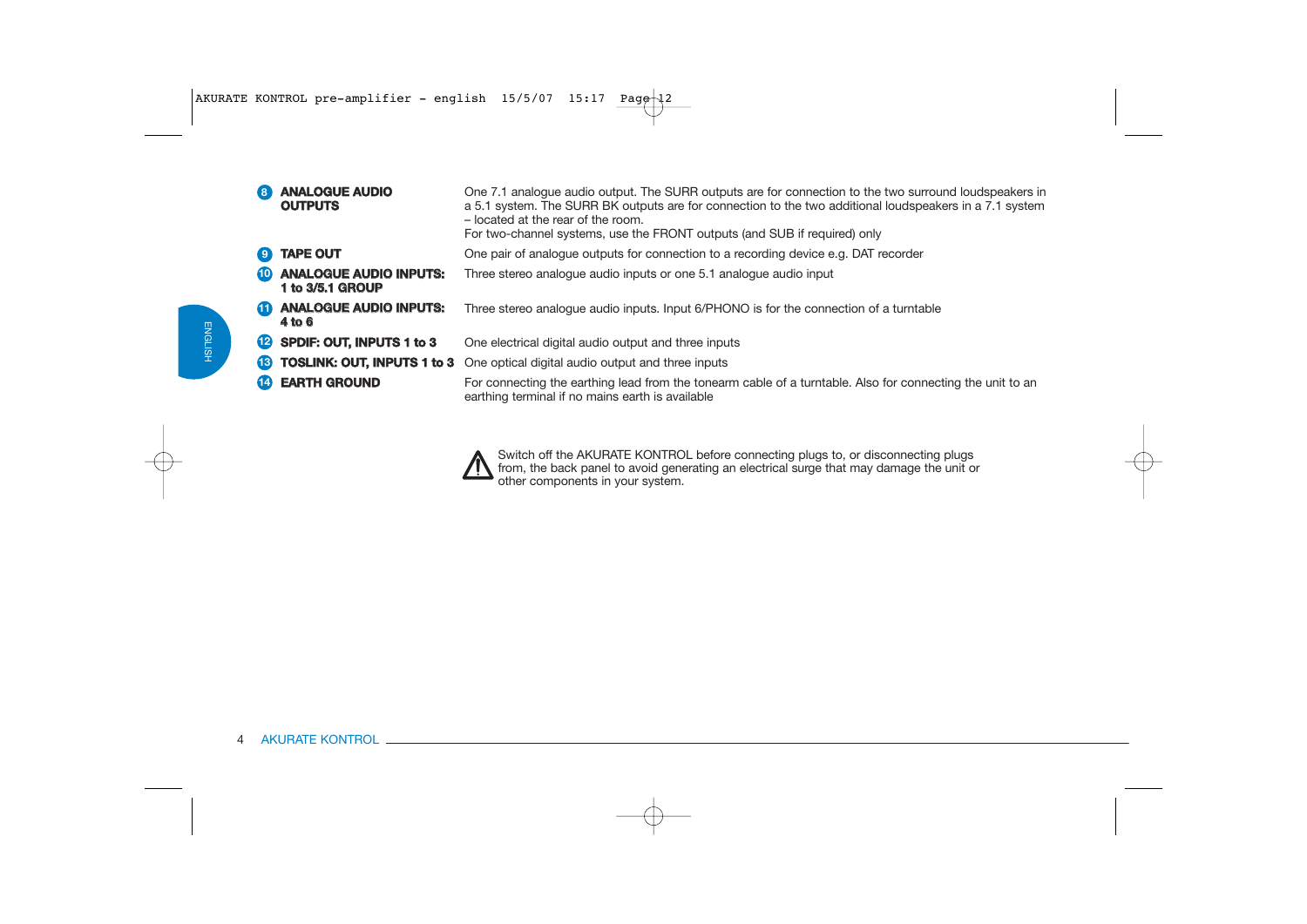### **Connecting**

The first stage in setting up your AKURATE KONTROL is to connect your sources, power amplifier(s) and other peripheral devices to the AKURATE KONTROL.

- 1. Ensure your AKURATE KONTROL and all components that you will be connecting to it are disconnected from the mains power supply.
- 2. Connect your source components, power amplifier(s) and any communication/control devices you wish to use, referring to the back panel diagram on page 3.
- 3. Connect the AKURATE KONTROL to the mains power supply and turn the unit on using the switch on the back panel. For the next 10 seconds or so the AKURATE KONTROL will configure itself. During this time three dots will be shown on the display.
- 4. Wait until the three dots are replaced by the  $\binom{1}{2}$  symbol, then press the (<sup>I</sup>) key on the front panel or handset.

The main stage in setup is configuring the AKURATE KONTROL to suit your requirements. This is achieved using the setup menus. How to configure the AKURATE KONTROL is explained in the rest of this chapter.

### **Setup menus**

The setup menus enable you to configure your AKURATE KONTROL for all sources it is connected to, the loudspeakers in your system and much more. To take advantage of your AKURATE KONTROL's features, please take the time to configure your unit correctly.

The setup menus are divided into five categories and are accessed via the MAIN MENU:

#### **SPEAKER SETUP**

 For configuring the AKURATE KONTROL for the number, size and distance of the loudspeakers in your system, and for calibrating their volume level.

#### **SOURCE SETUP**

For configuring sources on the AKURATE KONTROL.

#### **AUDIO SETUP**

For configuring the audio output of the AKURATE KONTROL.

#### **GENERAL SETUP**

For adjusting general settings on the AKURATE KONTROL.

#### **LINN DISC SETUP**

For adjusting the input settings if you are using a Linn AKURATE CD player as a multi-channel source, or a UNIDISK player, with the AKURATE KONTROL.

In addition, the AKURATE KONTROL features an INSTALLER MENU for saving the configuration of the unit as set in the above menus, and restoring the factory defaults. For full information see *Installer menu*, page 14.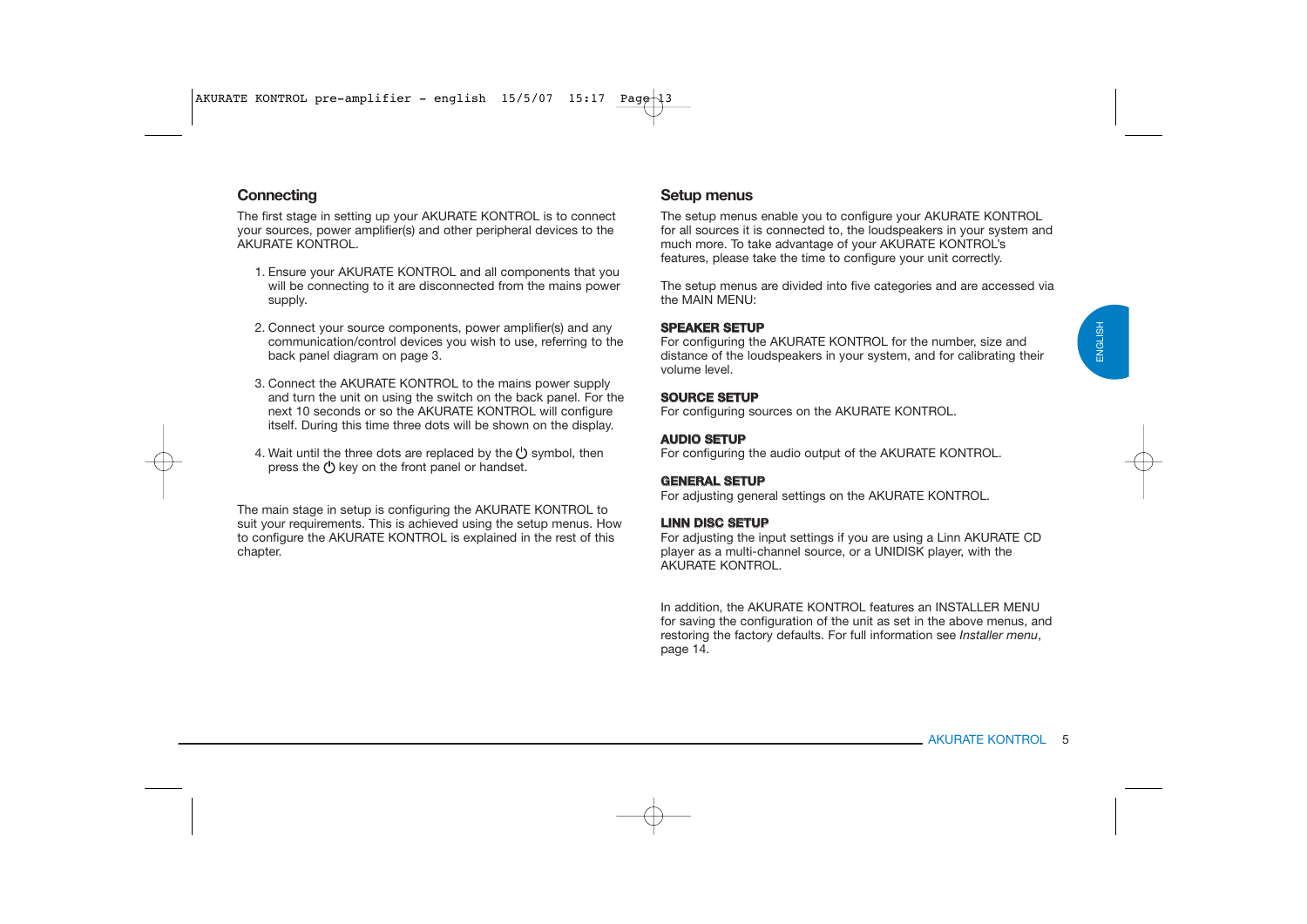#### **Using the setup menus**



#### **To access the setup menus:**

If you wish to use the handset to setup the AKURATE KONTROL -

• Press **AMP**, then **SETUP** on the handset.

If you wish to use the front panel -

• Hold **SELECT** on the front panel until MAIN MENU / SPEAKER SETUP is shown on the display.

# MATN MENIT #SPEAKER SETUP

#### **To navigate through the menus and options:**

• Use the  $\Delta/\nabla$  keys on the handset or front panel.

#### **To make a selection:**

• Press  $\bullet$  on the handset, or **SELECT** on the front panel.

#### **To exit from the setup menus:**

• Press **SETUP** on the handset, or select **EXIT** from the MAIN MENU (if changes have been made you will be prompted to save or not save the changes).

### **Speaker setup**

### **SIZE**

Accesses the SPEAKER SIZE sub-menu.

For all loudspeakers in your system (except a subwoofer) you must inform the AKURATE KONTROL whether the loudspeakers are LARGE or SMALL. These terms refer to the frequency response of the loudspeakers, not to their physical size. LARGE refers to loudspeakers that respond to frequencies from the very low to the very high. SMALL refers to loudspeakers that do not respond to very low frequencies (typically, a loudspeaker that does not respond to frequencies below 80 Hz can be considered SMALL).

If you are unsure as to whether your loudspeakers respond to very low frequencies, consult the information supplied with the loudspeakers, the manufacturer's published information or the retailer from whom they were purchased.

### **SMALL FREQUENCY**

Select the operating frequency that your limited bass response (SMALL) loudspeakers operate above. Frequencies in the audio signal that are below the selected option will be routed to a subwoofer if present, or any full-range (LARGE) loudspeakers if not. (As the human ear cannot detect the position of the source of very low frequencies, it will not affect your enjoyment of your music or movies if some of your loudspeakers are set to SMALL.)

### Options: **40 Hz, 60 Hz, 80 Hz, 100 Hz, 120 Hz**

Default setting: **80 Hz**

### **FRONT**

For full-range front loudspeakers, set to **LARGE**. For front loudspeakers with limited bass response, set to **SMALL**.

Default setting: **LARGE**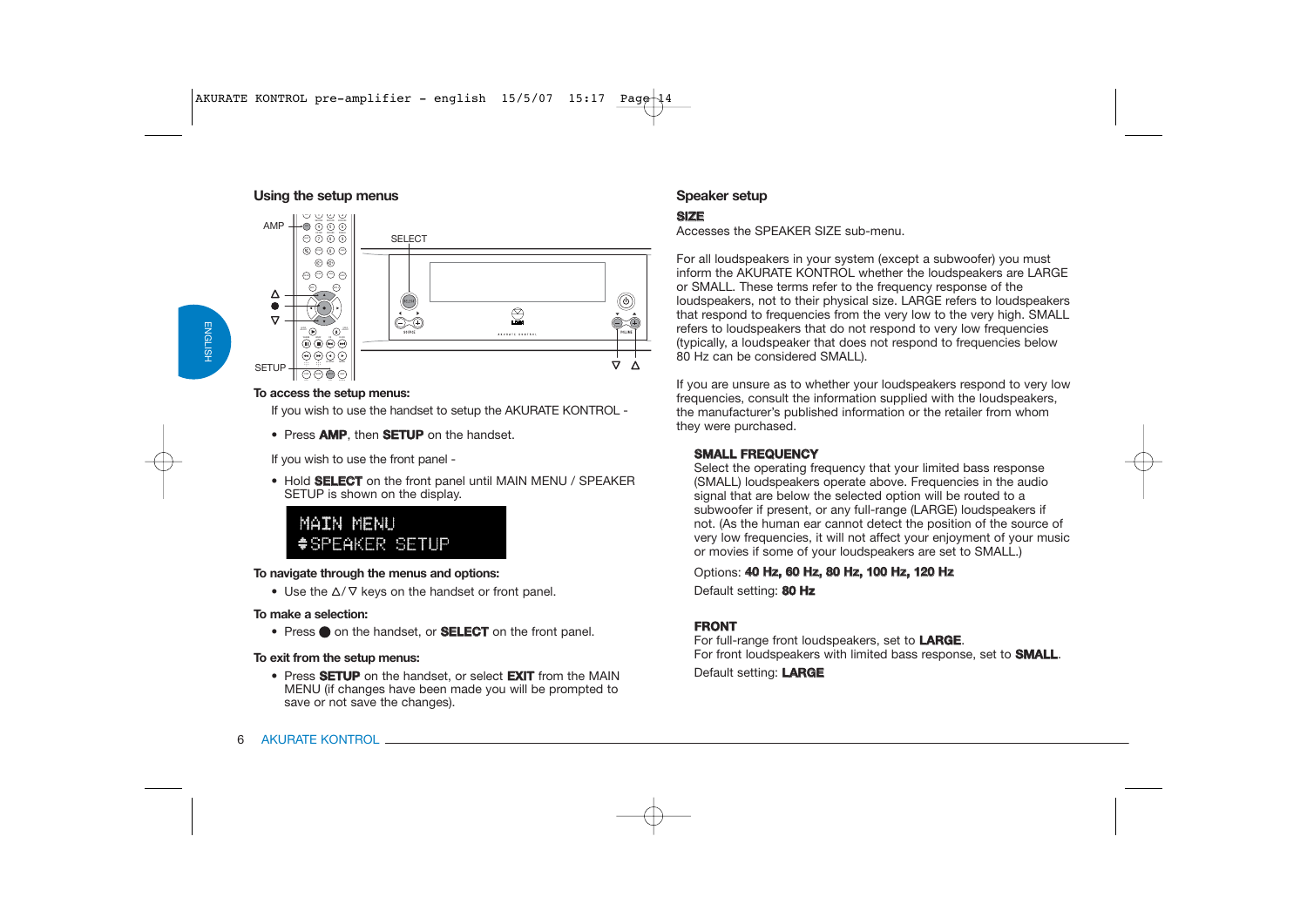# ENGLISH ENGLISH

#### **CENTRE**

For a full-range centre loudspeaker, set to **LARGE**. For a centre loudspeaker with limited bass response, set to **SMALL**.

If there is no centre loudspeaker, set to **NONE**.

Default setting: **NONE**

#### **SURROUND**

For full-range surround loudspeakers, set to **LARGE**. For surround loudspeakers with limited bass response, set to **SMALL**.

If there are no surround loudspeakers, set to **NONE**.

Default setting: **NONE**

#### **SURROUND BACK**

 For full-range surround back loudspeakers, set to **LARGE**. For surround back loudspeakers with limited bass response, set to **SMALL**.

If there are no surround back loudspeakers, set to **NONE**.

Default setting: **NONE**

### **SUBWOOFER**

If you have connected a subwoofer, set to **YES**. If you have not connected a subwoofer, set to **NO**.

Default setting: **NO**

Select **SAVE** to save your changes and return to the SPEAKER SETUP menu.

Select **BACK** to return to the SPEAKER SETUP menu without saving changes.

Select **EXIT** to leave setup (if changes have been made and SAVE has not been selected, you will be prompted to save or not save the changes).

#### **DISTANCE**

Accesses the SPEAKER DISTANCE sub-menu.

#### **DISTANCE UNITS**

Select the units for loudspeaker distance measurements.

Options: **FEET, METRES**

Default setting: **FEET**

#### **SPEAKER DISTANCE**

In order to ensure that sound from all loudspeakers in your system reaches you at the same time, you must inform the AKURATE KONTROL as to the distance each loudspeaker is from your seating position. The AKURATE KONTROL will then add a time delay to the appropriate loudspeakers.

Set the distance from your seating position for all loudspeakers in your system.

Range: **0 ft (0.0 m) to 27 ft (8.2 m)** Default setting: **6 ft (1.8 m)**

Select **SAVE** to save your changes and return to the SPEAKER SETUP menu.

Select **BACK** to return to the SPEAKER SETUP menu without saving changes.

Select **EXIT** to leave setup (if changes have been made and SAVE has not been selected, you will be prompted to save or not save the changes).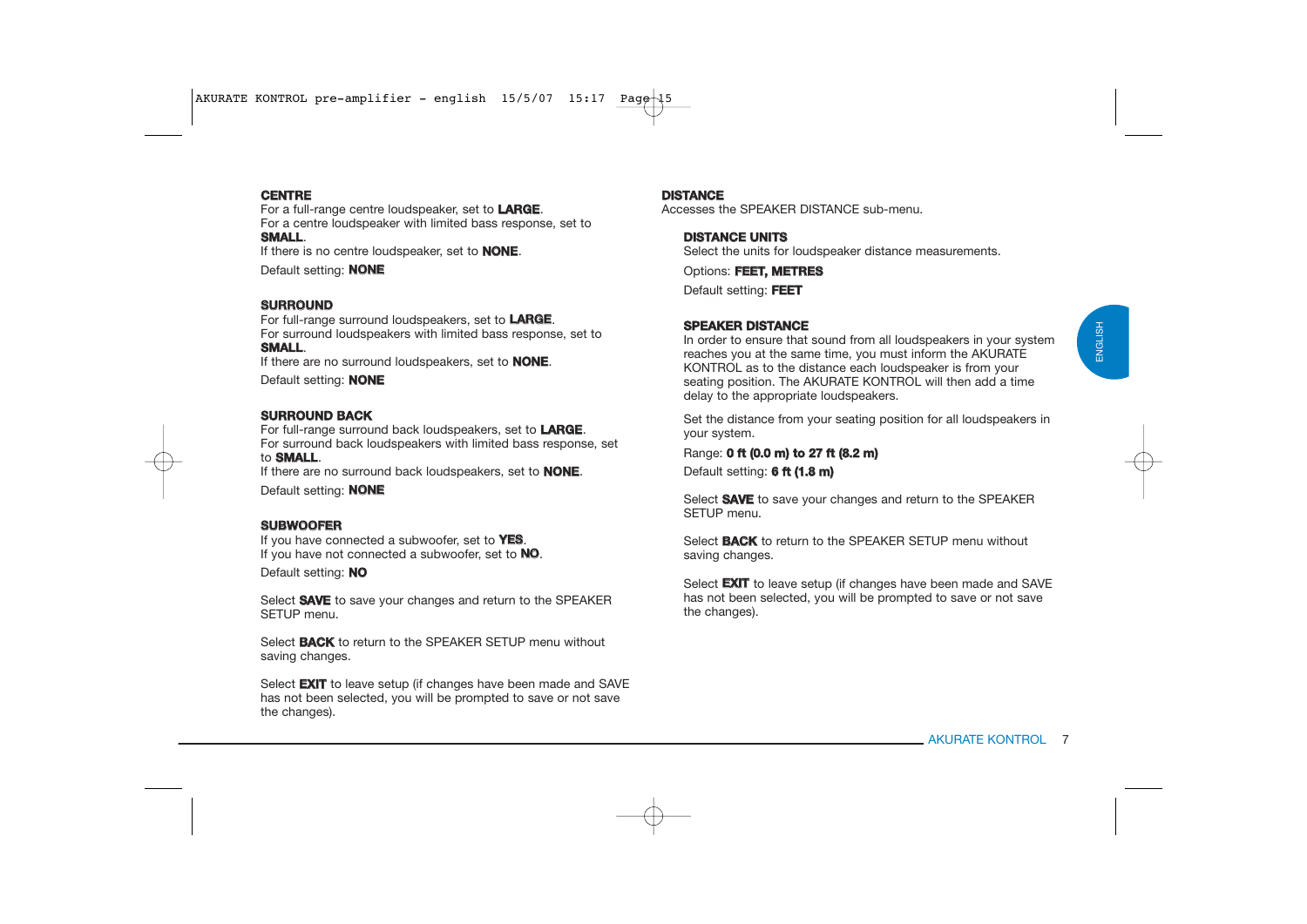### **CALIBRATION**

Accesses the SPEAKER CALIBRATION sub-menu.

#### **SPEAKER CALIBRATION**

You can use the speaker calibration feature to ensure that the volume level that reaches your seating position is the same for each loudspeaker (speaker calibration is not required for twochannel systems). Calibration can be done by ear or by using an SPL (Sound Pressure Level) meter.

#### **To perform speaker calibration:**

- Switch on your power amplifier(s) and subwoofer, if one is connected.
- Select **CALIBRATION LEVEL**. Adjust the reference calibration level so that the signal you hear is at a comfortable listening level (or reaches a preset level on an SPL meter).
- Select **START**. The signal will move round the loudspeakers in your system in a clockwise direction and will be indicated on the display.
- When the signal reaches a loudspeaker which is louder or quieter than the other loudspeakers, use the  $\Delta/\nabla$  keys on the handset to trim the volume as required. A few seconds after the  $\Delta$  or  $\nabla$  key has been released the signal will continue its clockwise direction.
- To stop loudspeaker calibration, press **SETUP** on the handset.

Range: **-15 dB to 15 dB** (in 0.5 steps)

Default setting: **: 0 dB**

Select **SAVE** to save your changes and return to the SPEAKER SETUP menu.

Select **BACK** to return to the SPEAKER SETUP menu without saving changes.

Select **EXIT** to leave setup (if changes have been made and SAVE has not been selected, you will be prompted to save or not save the changes).

Select **BACK** to return to the MAIN MENU. Select **EXIT** to leave setup.

#### **Source setup**

Please complete the following setup procedure for each source component you are connecting to your AKURATE KONTROL.

# SOURCE SETUP #ANALOG GROUP

Select the back panel input you have connected to your source component.

#### Options: **SPDIF 1 to 3, TOS (TOSLINK) 1 to 3, ANALOG 1 to 6, ANALOG GROUP, KNEKT**

Notes:

By default, ANALOG 1 is assigned to an AKURATE CD player, and ANALOG 6 to a turntable.

The ANALOG GROUP uses the ANALOG 1, 2 and 3 inputs, therefore if a source is assigned to ANALOG GROUP you cannot also assign a source to ANALOG 1, 2 or 3. Conversely, if a source is assigned to ANALOG 1, 2 or 3, you cannot assign a source to ANALOG GROUP.

The KNEKT option will not be available unless the KNEKT item in General setup has been set to **LOCAL ROOM** (see *KNEKT*, page 12).

For back panel inputs that you do not wish to use, set Type to **NONE** (see next page). This will mean that when you are selecting a source, inputs set to **NONE** will not be seen.

ENGLISH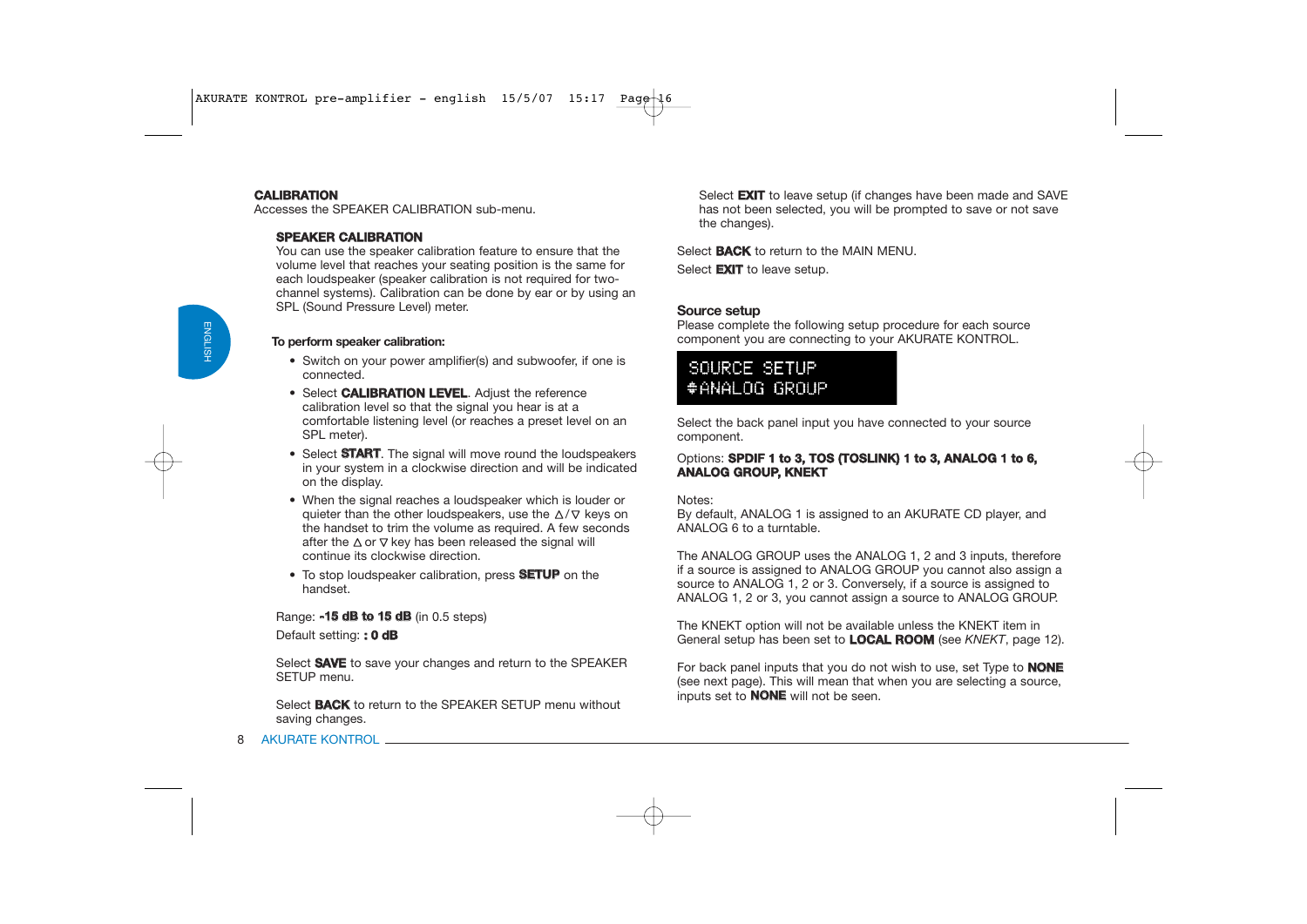#### **NAME**

 You are able to give the source a name which will be shown on the display when that source is selected.

#### **To change the flashing character:**

• Repeatedly press or hold  $\Delta/\nabla$  on the handset or front panel.

The following characters are available: A to Z, 0 to 9, space.

#### **To move to the next or previous character:**

• Press  $\lhd$  or  $\rhd$ .

When you have finished inputting the name, press  $\bullet$  or **SELECT**.

#### Default setting: **(name of back panel connector, 'AKURATE CD' or 'PHONO')**

Note:The name can be up to twelve characters long.

#### **TYPE**

Select a type for this source. These are the types that are shown in blue above the bottom two rows of keys on the handset.

Options: **DVD, CD, AUX (auxiliary), TUNER, TV, DIGITAL, PHONO, SAT (satellite), NONE**

Default setting: **AUX** (Except for inputs ANALOG 1 which is set to **CD**, ANALOG 6 which is set to **PHONO**, and ANALOG GROUP which is set to **NONE**.)

Note:

The type for the Linn Disc source (see *Linn Disc setup,* page 13) is DVD. It is not possible to change the type for this source.

#### **VOLUME OFFSET**

 Volume Offset is for adjusting the volume of a source in comparison to other sources. You may want to adjust Volume Offset if, for example, your tuner sounds quieter than your CD player when played at the same volume setting.

Range: **-15 to 15** (in 0.5 steps). No volume offset equals 0. Default setting: **0**

#### **SAT (satellite) SOURCE - applies to digital sources only**

Set to **YES** if this source is a satellite or cable TV receiver. Setting to **YES** will stabilise the audio signal when the channel on the receiver is being changed. Set to **NO** if this source is not a satellite or cable TV receiver.

Options: **YES, NO**

Default setting: **NO**

#### **SURROUND CHANNELS**

If you are setting up the ANALOG GROUP source, or are adding a Linn UNIDISK player and have a 7.1 loudspeaker configuration, you are able to select whether to use your side surround or back surround loudspeakers when listening to a 5.1 channel audio source.

Set to **SURROUND** to send the surround audio signal to your side surround loudspeakers.

Set to **SURROUND BACK** to send the surround audio signal to your back surround loudspeakers.

Default setting: **SURROUND**

Select **SAVE** to save your changes and return to the SOURCE SETUP menu.

Select **BACK** to return to the SOURCE SETUP menu without saving changes.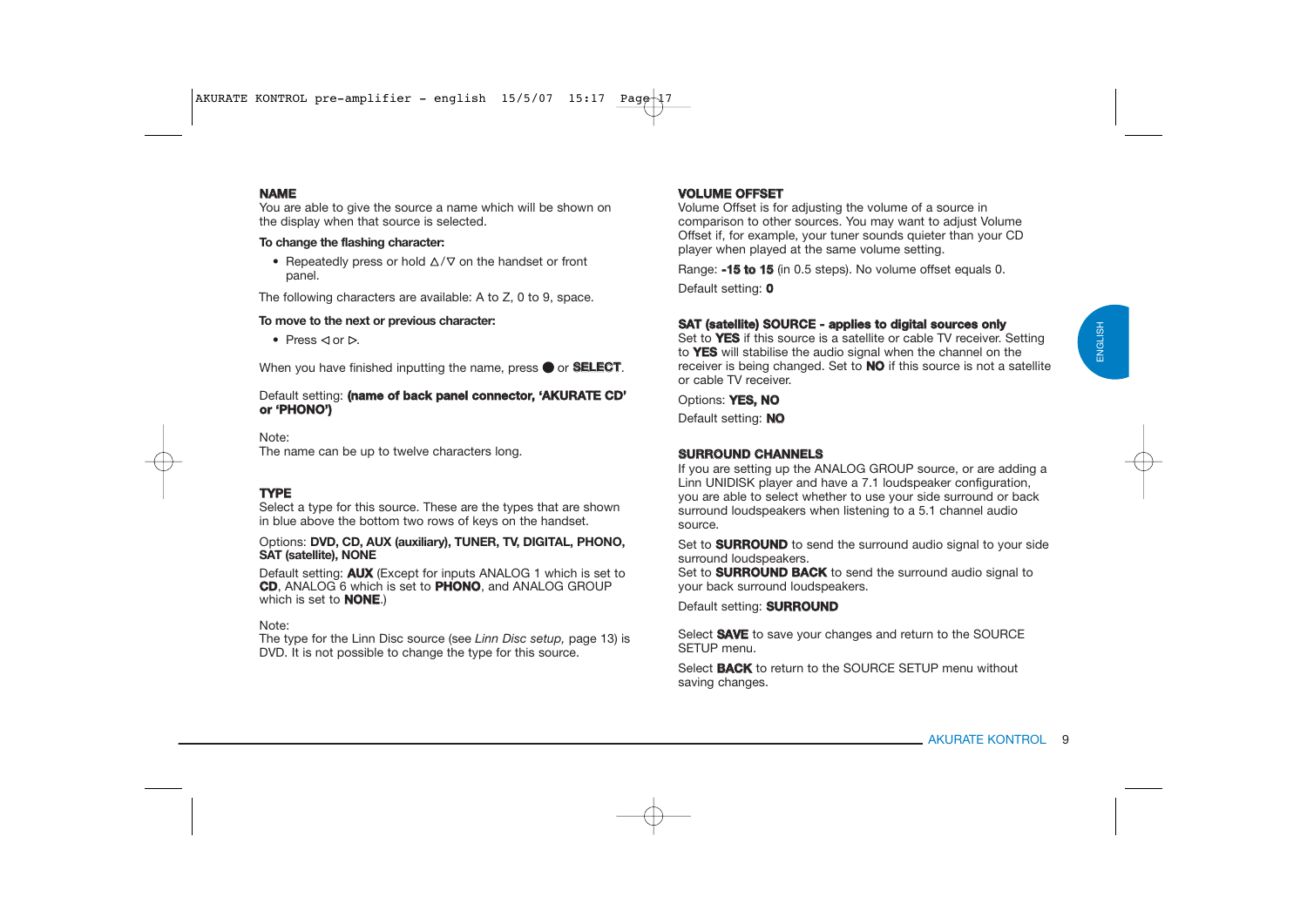Select **EXIT** to leave setup (if changes have been made and SAVE has not been selected, you will be prompted to save or not save the changes).

Select **BACK** to return to the MAIN MENU.

Select **EXIT** to leave setup.

### **Audio setup**

### **VOLUME RATE**

Set the speed at which the AKURATE KONTROL changes volume when the volume keys are pressed.

Range: **1/10** (slowest) **to 10/10** (fastest)

Default setting: **8/10**

#### **MUTE RATE**

 Set the speed at which the AKURATE KONTROL mutes or unmutes the volume when  $\mathbb N$  is pressed, or when the source is changed.

Range: **1/10** (slowest) **to 10/10** (fastest)

Default setting: **8/10**

#### **VOLUME LIMIT**

Set the maximum volume level of the AKURATE KONTROL.

Range: **0 to 100** (in 0.5 steps)

Default setting: **100**

#### **VOLUME PRESET**

Set the volume level of the AKURATE KONTROL when it is brought out of standby. The setting cannot be higher than the Volume Limit setting (see above).

Range: **0 to 100** (in 0.5 steps)

Default setting: **40**

**MIDNIGHT MOVIE** For use with a Linn UNIDISK player or other DVD player.

This feature allows you to add compression to the Dolby Digital signal on DVD-Videos. Adding compression reduces sudden increases in volume, such as the sound of an explosion. When watching a DVD-Video it is operated by pressing and holding **SURR** on the handset until MIDNIGHT MOVIE ON/OFF is shown on the front panel display, then pressing **SURR** to toggle between on and off (see *Midnight Movie mode*, page 23).

Range: **LOW** (least effective), **MEDIUM, HIGH** (most effective)

Default setting: **LOW**

### **DOLBY PRO LOGIC II MUSIC**

 Dolby Pro Logic II is an audio signal processing algorithm that converts a stereo audio signal to a five-channel audio signal. Dolby Pro Logic II Music is a mode of Dolby Pro Logic II that is particularly suited to music. It features three user-adjustable parameters that are accessed from this item.

#### **CENTRE WIDTH**

This parameter allows adjustment of the audio signal between the centre and front loudspeakers.

If set to **0**, all of the signal for the centre channel is sent to the centre loudspeaker.

If set to **3**, a portion of the centre channel signal is also sent to the front loudspeakers.

If set to **7**, all of the centre channel signal is split evenly between the front left and right loudspeakers.

Range: **0 to 7**

Default setting: **3**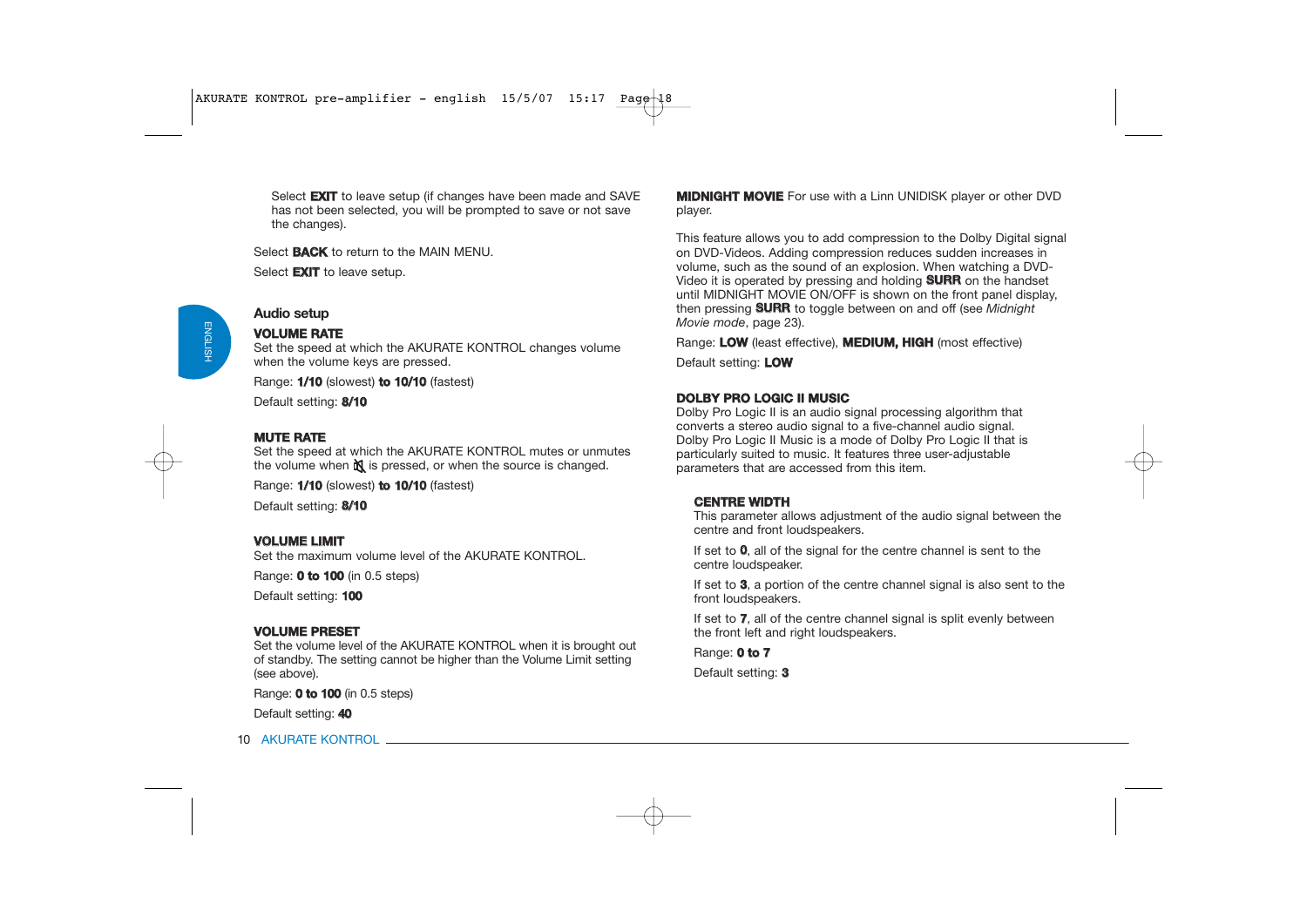### **PANORAMA CONTROL**

If set to **ON** the Panorama Control extends the audio signal from the front loudspeakers to include the surround loudspeakers. This adds a "wraparound" effect to the sound.

Options: **ON, OFF**

Default setting: **OFF**

### **DIMENSION CONTROL**

This parameter allows you to shift the balance between the front and rear loudspeakers. Positive values move the sound towards the front, negative values towards the rear. If a recording is too spacious or strong from the surround loudspeakers it can be shifted "forward" to get a better balance. Likewise, a recording that is too strong from the front loudspeakers can be shifted "backward" to make the sound more enveloping.

Range: **-3** (most rear) **to 3** (most front)

Default setting: **0** (neutral)

Select **SAVE** to save your changes and return to the AUDIO OPTIONS menu.

Select **BACK** to return to the AUDIO OPTIONS menu without saving changes.

Select **EXIT** to leave setup (if changes have been made and SAVE has not been selected, you will be prompted to save or not save the changes).

Select **SAVE** to save your changes and return to the MAIN MENU.

Select **BACK** to return to the MAIN MENU without saving changes.

Select **EXIT** to leave setup (if changes have been made and SAVE has not been selected, you will be prompted to save or not save the changes).

### **General setup**

### **DISPLAY INTENSITY**

Set the brightness of the front panel display.

Options: **LOW, MEDIUM, HIGH** 

Default setting: **MEDIUM**

### **DISPLAY CONTENT**

 Set what information you want displayed on the AKURATE KONTROL's front panel when it is in normal operation.

Options: **LAST USED\*, SOURCE AND VOLUME, VOLUME, SOURCE** 

#### Default setting: **SOURCE AND VOLUME**

\* If you change source, the new source will remain displayed on the front panel. If you change volume, the volume level will remain displayed.

### **DISPLAY TIMEOUT**

Set the time that new volume or source information is displayed on the front panel before the AKURATE KONTROL shows its Display Content (see above).

Options: **1 SEC. to 10 SEC.**

Default setting: **2 SEC.** 

### **SLEEP TIMEOUT**

Set the elapsed time before the front panel display enters sleep mode (i.e. shows three dots) after a key on the front panel or handset is pressed.

Options: **NEVER SLEEP, IMMEDIATE, 30 SEC., 5 MINS.**

Default setting: **NEVER SLEEP**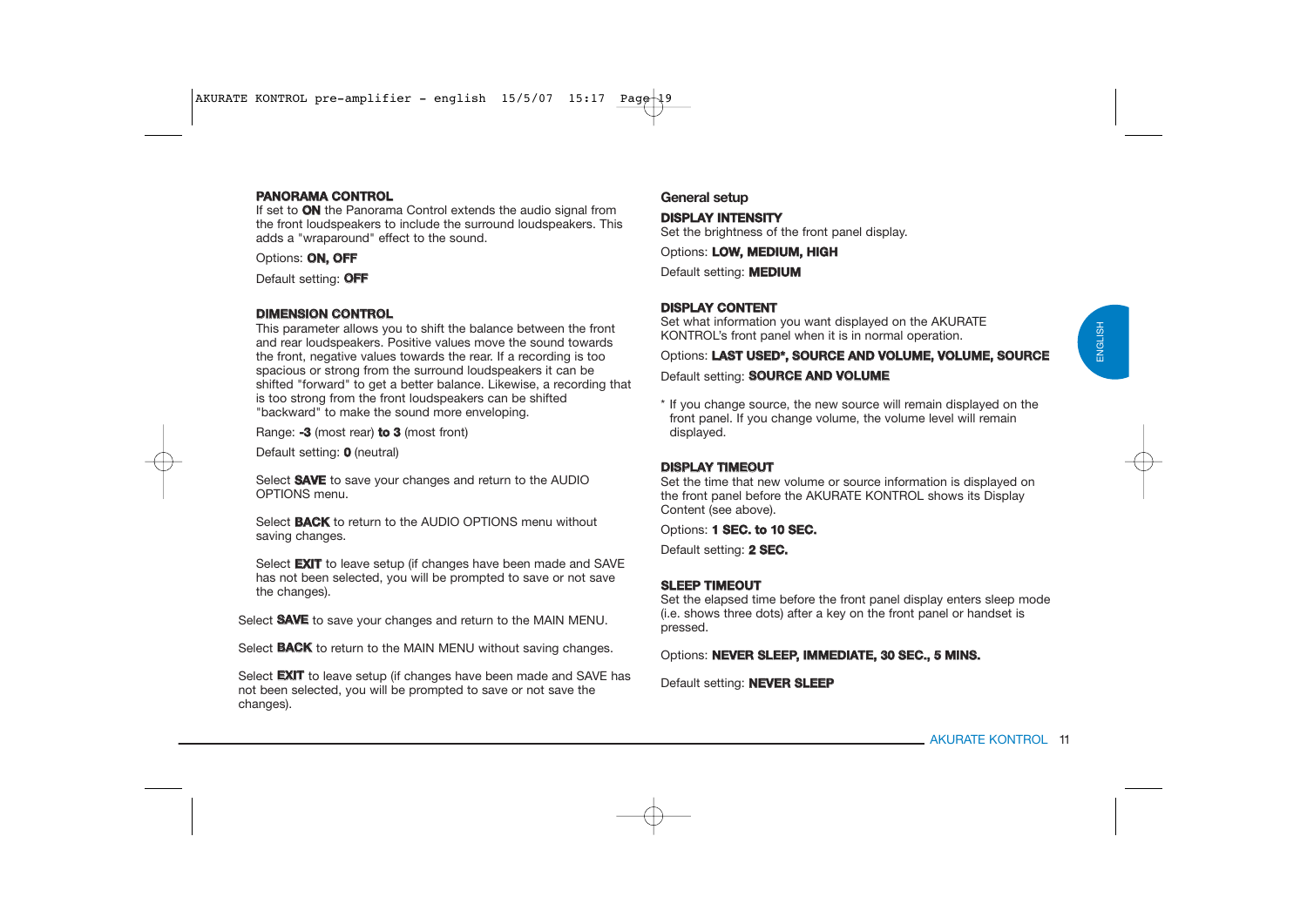#### **SELECTION TIMEOUT**

Set the time the AKURATE KONTROL takes to select a source when the source is changed.

Range: **1 SEC. to 10 SEC.**

Default setting: **2 SEC.**

#### **STARTUP SOURCE**

 Set the source the AKURATE KONTROL selects when brought out of standby.

Options: **LAST USED, NONE, (any of the source inputs)**

Default setting: **LAST USED**

#### **STANDBY RECORD FROM**

You can record from a source component to a recording device through the AKURATE KONTROL, even if the AKURATE KONTROL is in standby mode.\* Set which source you want the AKURATE KONTROL to select when it is in standby.

#### Options: **LAST USED, NONE, (any of the sources), KNEKT\*\***

Default setting: **LAST USED**

- \* For information on setting-up a record path see *Record function*, page 23.
- \*\* Is only available when KNEKT (see below) is set to LOCAL ROOM.

### **KNEKT**

If your AKURATE KONTROL is installed in a Linn KNEKT multi-room system, select the appropriate setting. If your AKURATE KONTROL is not installed in a KNEKT system, select **NONE**.

Options: **NONE, MAIN ROOM, LOCAL ROOM, INTERSEKT**  Default setting: **NONE**

### **RCU/IR SOCKET**

Define the use of the socket marked RCU on the back panel.

Options: **RCU\*** (KNEKT Room Control Unit), **IR** (Infrared Repeater)

Default setting: **RCU**

\* For use with Linn KNEKT systems only.

### **PRODUCT IR**

Enable or disable the infrared receiver on the front of the unit.

Options: **ENABLED, DISABLED**

Default setting: **ENABLED**

#### **RS232 SETUP**

Accesses the RS232 SETUP sub-menu.

The RS232 Setup sub-menu is for use if the AKURATE KONTROL is communicating with other RS232 enabled products (e.g. a third-party controller).

#### **BAUD RATE**

Set the baud rate to suit the RS232 protocol being used.

Range: **4800 to 230400** (9 settings)

Default setting: **9600**

### **PARITY**

Set parity to suit the RS232 protocol being used.

Options: **EVEN, ODD, NONE**

Default setting: **EVEN**

### **DATA BITS**

Set the data bits to suit the RS232 protocol being used.

Options: **7, 8** Default setting: **7**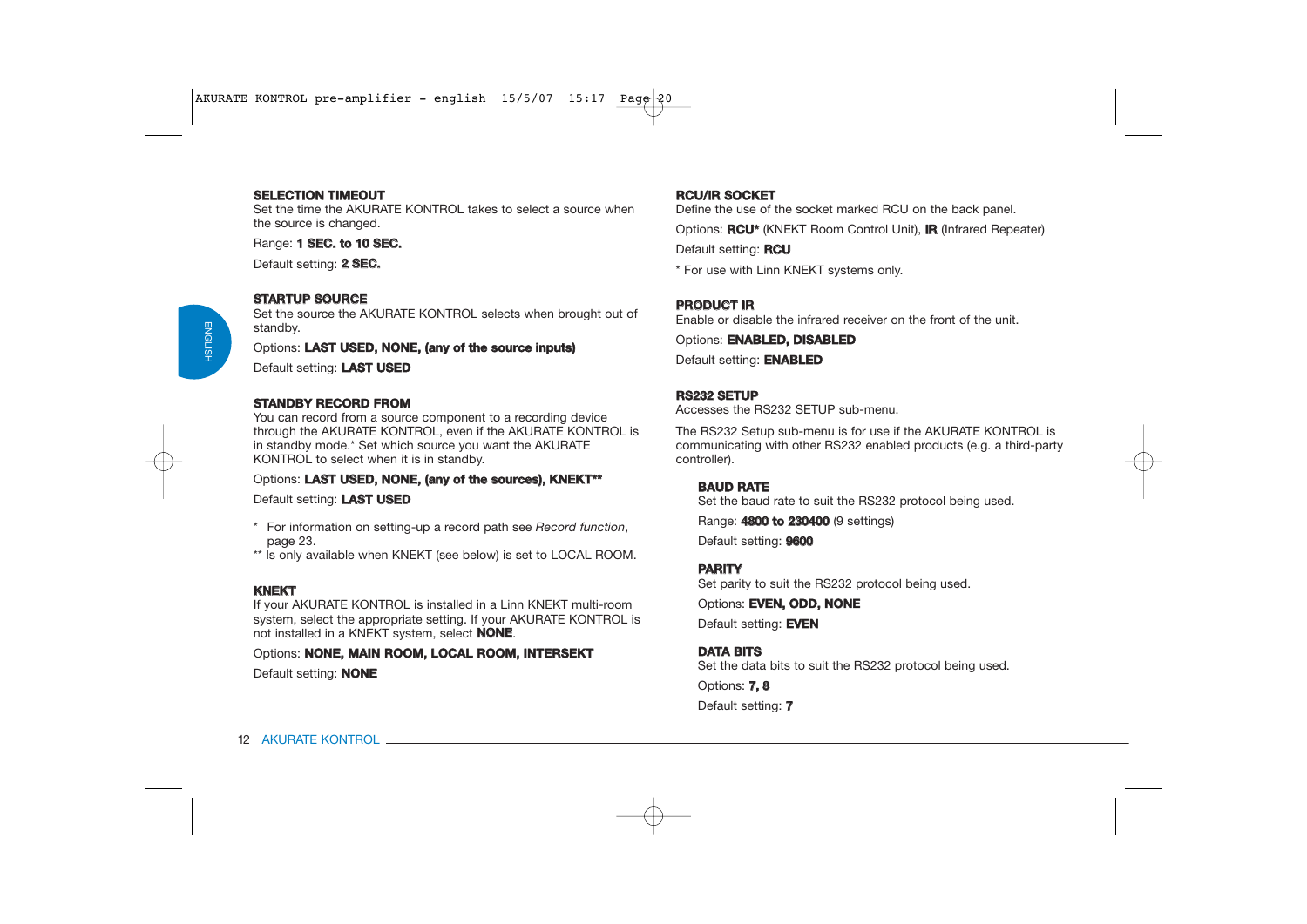#### **STOP BITS**

Set the stop bits to suit the RS232 protocol being used.

Options: **1, 2**

Default setting: **1**

#### **RS232 EVENTS**

If set to **ENABLED**, the unit passes information regarding its internal status to an external device that accepts RS232 data.

Options: **ENABLED, DISABLED**

Default setting: **DISABLED**

Select **SAVE** to save your changes and return to the GENERAL SETUP menu.

Select **BACK** to return to the GENERAL SETUP menu without saving changes.

Select **EXIT** to leave setup (if changes have been made and SAVE has not been selected, you will be prompted to save or not save the changes).

### **ANALOG 6 TYPE**

This item informs you of the setting for the internal phono stage (connected to the 6/PHONO input). Either **PHONO MM** (movingmagnet), **PHONO MC** (moving-coil) or **LINE LEVEL** will be displayed. If the internal phono stage is reconfigured, the shown setting will update automatically.

Select **SAVE** to save your changes and return to the GENERAL SETUP menu.

Select **BACK** to return to the GENERAL SETUP menu without saving changes.

Select **EXIT** to leave setup (if changes have been made and SAVE has not been selected, you will be prompted to save or not save the changes).

### **Linn Disc setup**

This menu is for use if you are adding a Linn AKURATE CD player as a multi-channel source, or a UNIDISK player (see pages 14 to 16).

### **ANALOG SOURCE**

Options: **ANALOG GROUP, ANALOG 1 to 6, NONE** Default setting: **NONE**

### **DIGITAL SOURCE**

Options: **SPDIF 1 to 3, TOS (TOSLINK) 1 to 3, NONE** Default setting: **NONE**

Select **SAVE** to save your changes and return to the MAIN MENU.

Select **BACK** to return to the MAIN MENU without saving changes.

Select **EXIT** to leave setup (if changes have been made and SAVE has not been selected, you will be prompted to save or not save the changes).

#### Notes:

If an AKURATE CD player is used as the Linn Disc source, the name for the source as shown on the front panel will be 'LINN DISC', not 'AKURATE CD'.

If a Linn AKURATE CD or UNIDISK player is not connected to the AKURATE KONTROL using the supplied RS232 lead (see pages 14 to 16), 'LINN DISC' will not be seen on the front panel as an available source.

If the input you wish to use is not shown when you cycle through the options, it is because that input has already been assigned to a source. To correct this, enter the Source setup menu, select the back panel input you require, set Type to **NONE**, then save the change. When you re-enter the Linn Disc setup menu the new input will be available.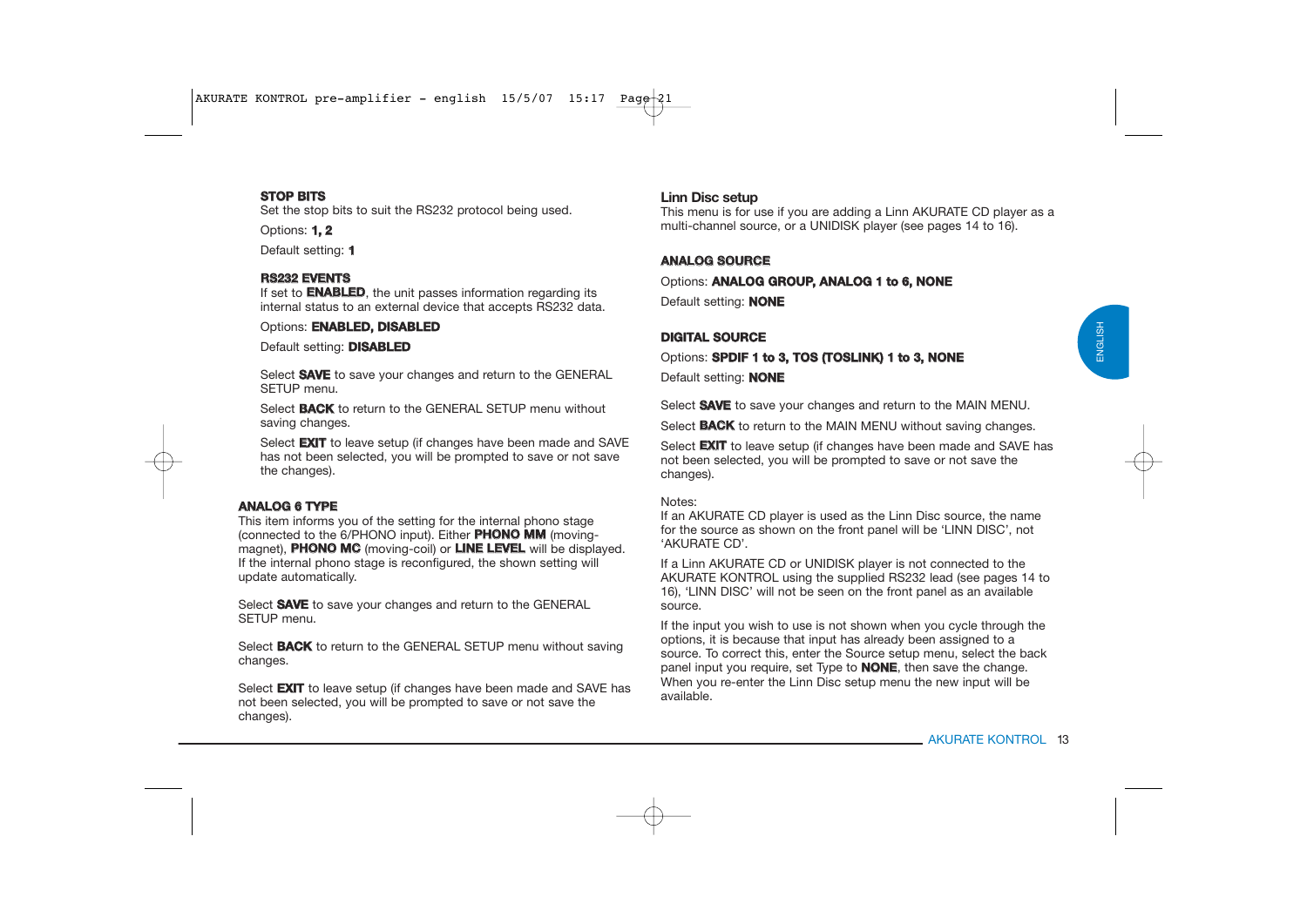#### **Installer menu**

**To access the Installer menu:**

• Press **AMP**, then hold **SETUP** on the handset, or hold **SELECT** on the front panel, until INSTALLER MENU is shown on the display (approximately 5 seconds).

# **INSTALLER MENU** SAVE AS INSTALLER

#### **SAVE AS INSTALLER**

 After you have set up the AKURATE KONTROL you can save the settings by selecting this item. The saved Installer configuration can be restored at any time should the AKURATE KONTROL's setup be changed (see below). Any alterations to the AKURATE KONTROL's setup that you wish to keep can be stored by selecting this item, which will overwrite the existing Installer configuration.

#### **RESTORE INSTALLER**

 If you have made changes to the setup of the AKURATE KONTROL that you do not wish to keep, use this option to restore the Installer configuration.

### **RESTORE FACTORY**

Use this option to restore the default settings for all the setup menus.

### **H8 SOFTWARE VERSION**

Displays the version of the software installed on the AKURATE KONTROL.

### **Using the AKURATE KONTROL with a Linn AKURATE CD player**

If an AKURATE CD is being used as a two-channel (stereo) source, simply connect the AKURATE CD's FRONT A or B analogue line outputs to the AKURATE KONTROL's 1/FRONT ANALOGUE AUDIO INPUTS (the AKURATE KONTROL is factory configured for an AKURATE CD to be connected to this input).

If an AKURATE CD is being used as a multi-channel source there are advantages in operation when using the AKURATE KONTROL:

- The AKURATE KONTROL will choose an appropriate surround sound format for a disc's audio stream.
- When playing a CD you will be able to select the Dolby Pro Logic II surround sound format.

#### **If you wish to use your AKURATE KONTROL with an AKURATE CD player in multi-channel configuration, follow the instructions below.**

- 1. Switch off all equipment.
- 2. Connect the AKURATE CD's FRONT A or B, SURR, CENTRE and SUB line output connectors to the 5.1 GROUP input on the AKURATE KONTROL (requires 6 RCA phono-to-phono leads)
- 3. Connect the RS232 product-to-product lead (supplied with the AKURATE KONTROL) from the AKURATE KONTROL's RS232 OUT to the AKURATE CD's RS232 IN.
- 4. Connect the AKURATE KONTROL's REMOTE OUT to the AKURATE CD's REMOTE IN (requires an RCA phono-to-phono lead).
- 5. Switch on all equipment.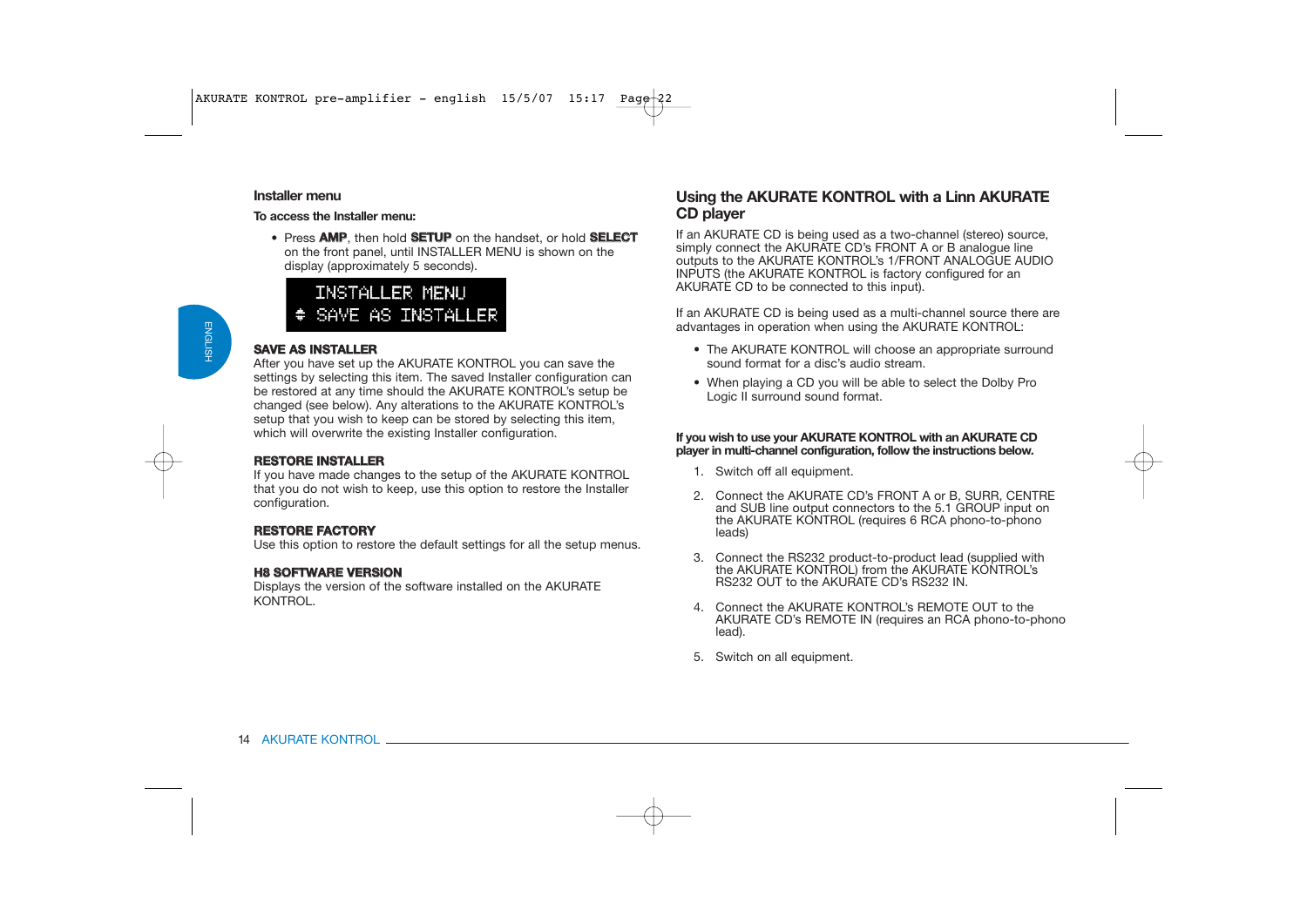- 6. Enter User Options on your AKURATE CD. Set – Front Panel IR Commands to **IGNORED** Channel Setup to **5.1 C HANNEL** RS232 Events to **ENABLED**RS232 Baud Rate to **9600**
- 7. Exit User Options.
- 8. Enter the Speaker setup menu on the AKURATE KONTROL. Configure the menu as appropriate for the loudspeakers in your system.
- 9. Enter Source setup. Set ANALOG 1, 2 and 3 to **NONE**. Select ANALOG GROUP and alter the SURROUND CHANNELS setting if required (see *SURROUND CHANNELS*, page 9). Save settings.
- 10. Enter General setup.
- 11. Enter the RS232 Setup sub-menu. Set – Baud Rate to **9600**Parity to **EVEN** Data Bits to **7** Stop Bits to **1** RS232 Events to **(either setting)** Save settings.
- 12. Enter the Linn Disc setup menu and set ANALOG SOURCE to **ANALOG GROUP**.

Save settings and exit setup.

### **Using the AKURATE KONTROL with a Linn UNIDISK player**

There are advantages in operation when using the AKURATE KONTROL with a Linn UNIDISK player:

- When a disc is loaded into the UNIDISK player and the Linn Disc source is selected as the source on the AKURATE KONTROL. the AKURATE KONTROL will automatically switch to the required input for the loaded disc.
- The AKURATE KONTROL will choose an appropriate surround sound format for a disc's audio stream.

#### **If you wish to use your A KURATE KON T R OL with a Linn U NIDIS K player, follow the instructions below.**

- 1. Switch off all equipment.
- 2. Connect
	- the UNIDISK player's FRONT A or B, SURR, CENTRE and SUB line output connectors to the 5.1 GROUP input on the AKURATE KONTROL (requires 6 RCA phono-to-phono leads)
	- the TOSLINK or SPDIF output from the UNIDISK player to one of the TOSLINK or SPDIF inputs on the AKURATE KONTROL (requires a Toslink lead or digital audio lead).
- 3. Connect the video outputs you wish to use from the UNIDISK player to your display device.
- 4. Connect the RS232 product-to-product lead (supplied with the AKURATE KONTROL) from the AKURATE KONTROL's RS232 OUT to the UNIDISK player's RS232 IN.
- 5. Connect the AKURATE KONTROL's REMOTE OUT to the UNIDISK player's REMOTE IN (requires an RCA phono-tophono lead).
- 6. Switch on all equipment.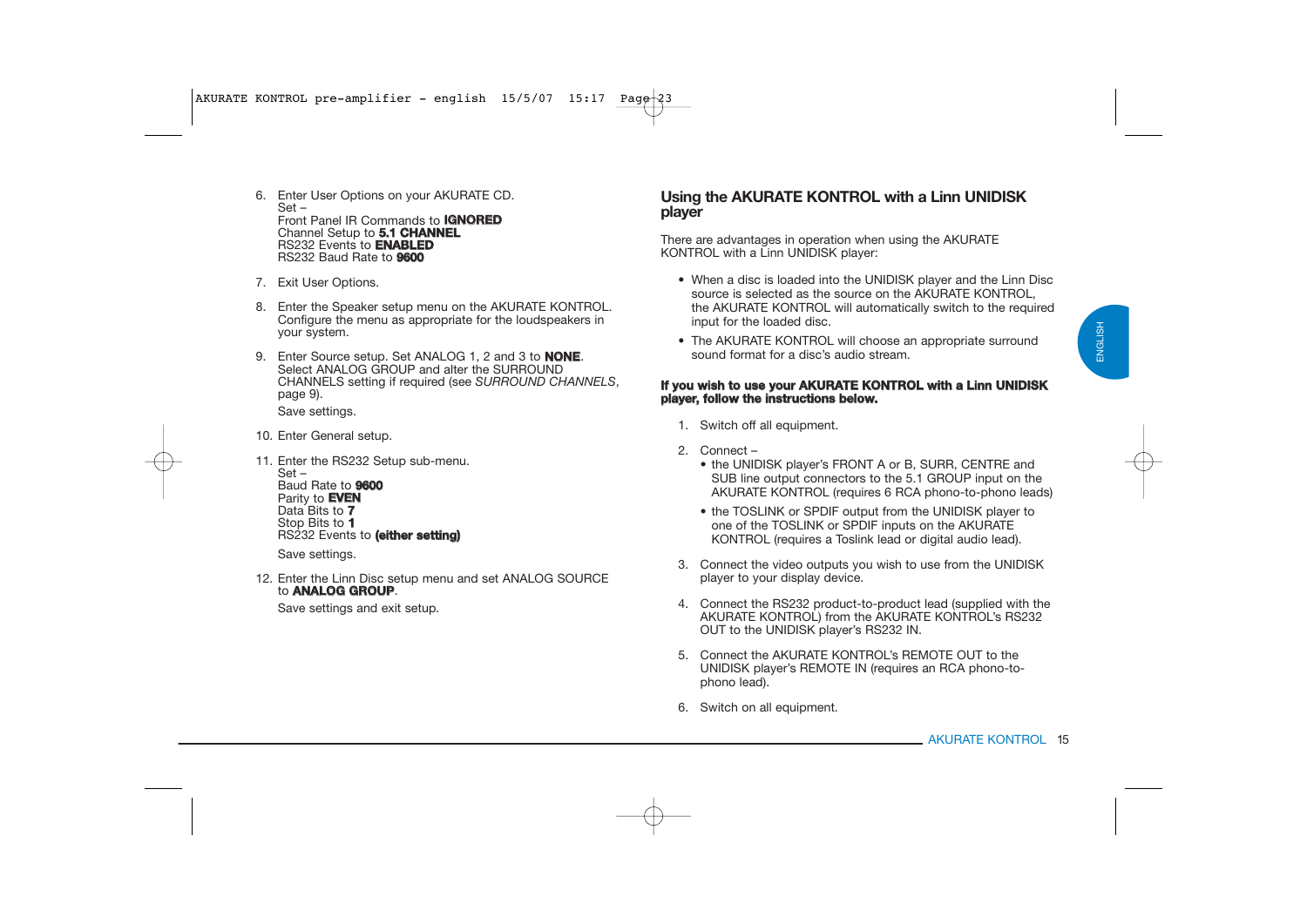- 7. Enter User Options on your UNIDISK player. Set – Front Panel IR Commands to **IGNORED** or **OFF**Baud Rate to **9600** RS232 Events/Enable RS232 Events to **ENABLED** or **ON**(Also, for a UNIDISK SC set Knekt Mode to **SOURCE**.)
- 8. Exit User Options.
- 9. Enter the Speaker setup menu on the AKURATE KONTROL. Configure the menu as appropriate for the loudspeakers in your system.
- 10. Enter Source setup. Set the source inputs you wish to use for the UNIDISK to **NONE**. Save settings.
- 11. Enter the General setup menu.
- 12. Enter the RS232 Setup sub-menu. Set – Baud Rate to **9600**Parity to **EVEN** Data Bits to **7** Stop Bits to **1** RS232 Events to **(either setting)** Save settings.
- 13. Enter the Linn Disc setup menu and change the ANALOG SOURCE and DIGITAL SOURCE settings as appropriate (see *Linn Disc setup*, page 13).
- 14. Enter the Source setup menu. Select the back panel input(s) used for the UNIDISK player and adjust the SAT SOURCE and SURROUND CHANNELS settings as required (see *SAT SOURCE* and *SURROUND CHANNELS*, page 9).

Save settings and exit setup.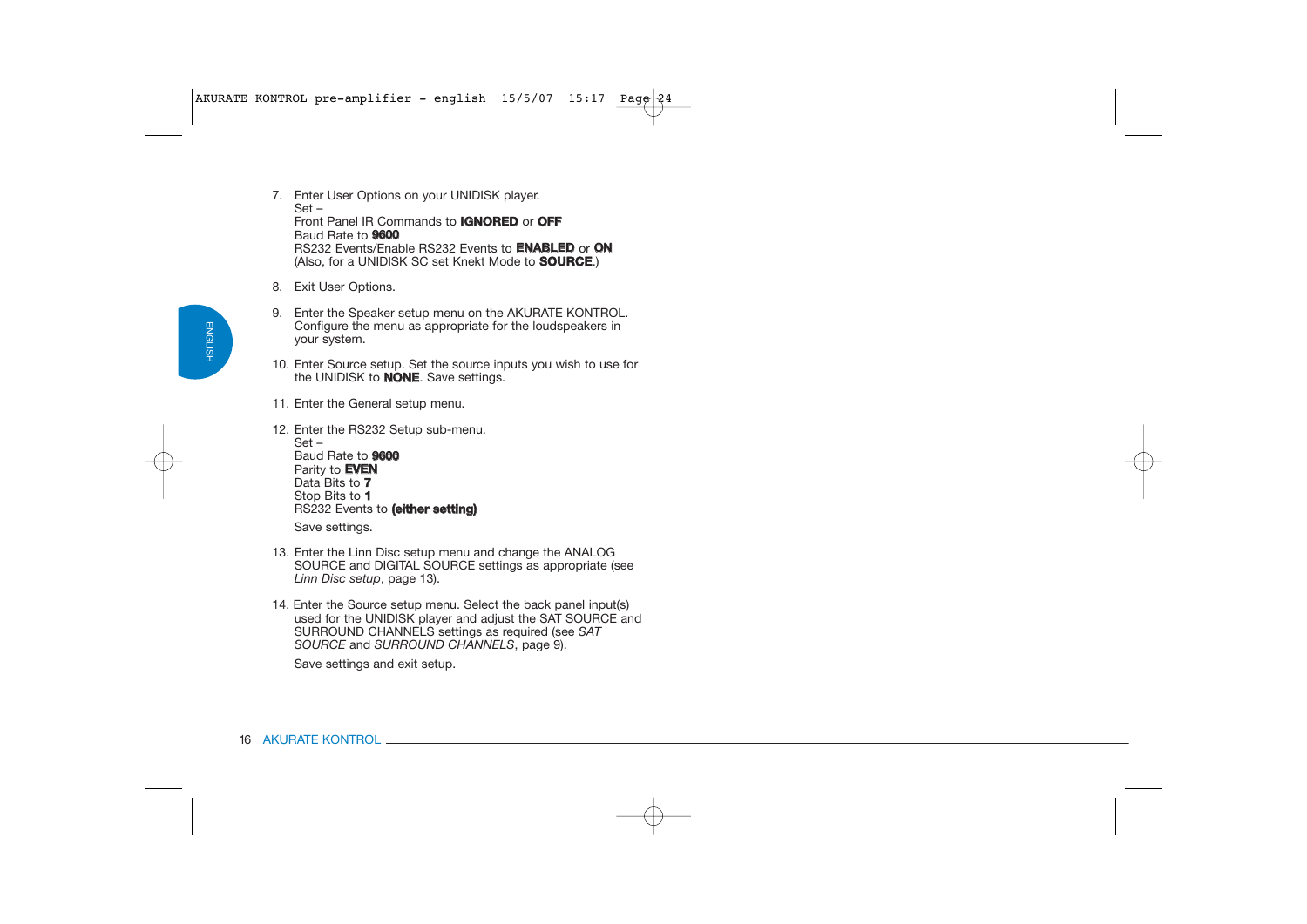#### AKURATE KONTROL 17

ENGLISH

ENGLISH



### **Front panel**

The front panel display shows you information regarding what you are listening to. The current volume, current source, or both, can be displayed along with the input audio signal and audio processing format. The display also shows the setup menus and other information depending on the current operation.



**SELECT** Selects/executes options and certain commands. Accesses setup menus **1**

### **Front panel display 2**

- **3**  $\bullet$  Brings unit out of, or puts into, standby mode
- **SOURCE -/+,**  $\triangleleft$ / $\triangleright$  Change source, adjust settings
- **VOLUME -/+**,  $\triangle/\triangledown$  Adjust volume level, navigate setup menus and adjust settings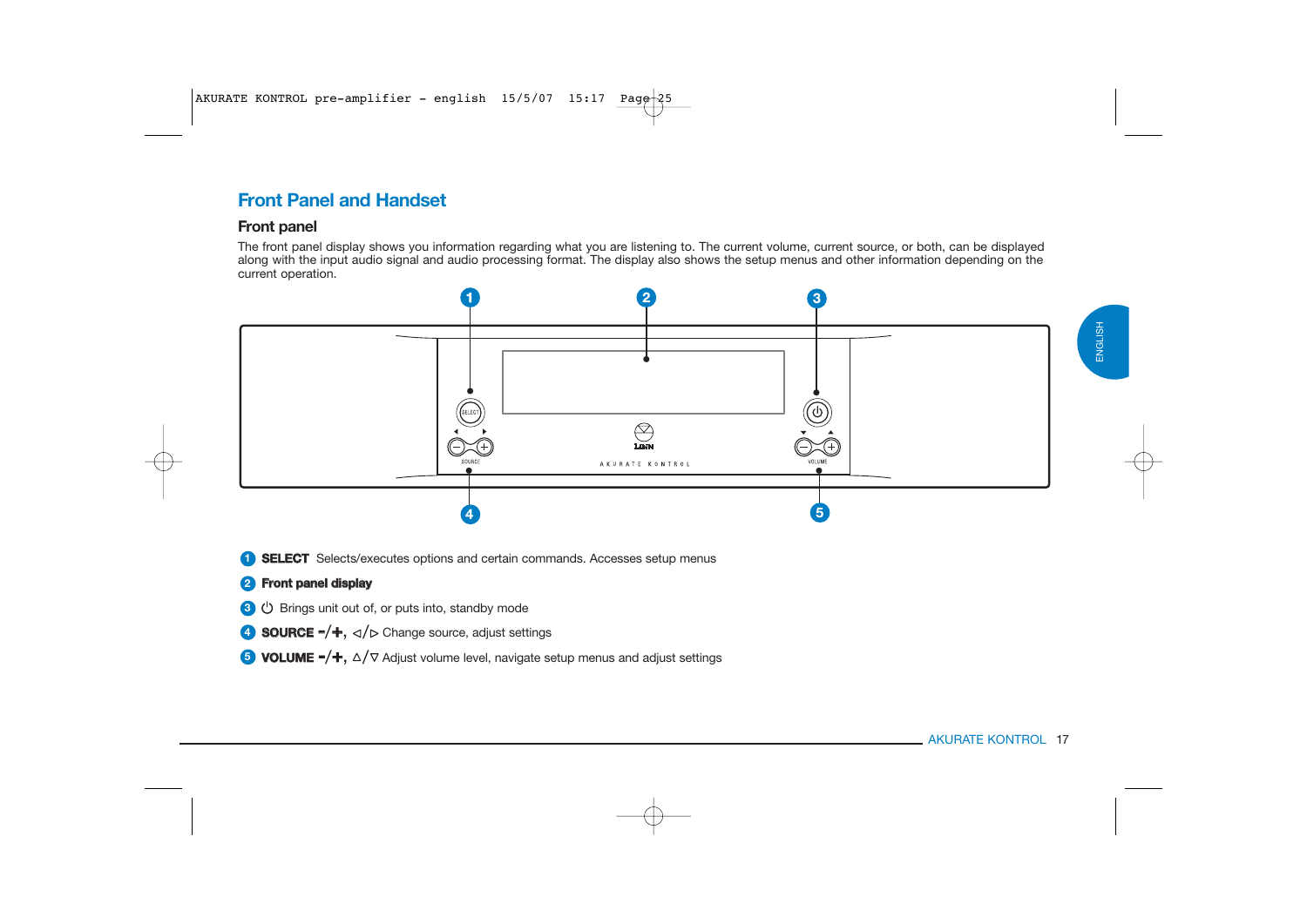

### **Handset**

**2**

- **LEDs** Indicate the mode of the handset when a key is pressed **1**
	- **AMP** Puts handset into Amp mode (functions marked in blue above keys)
- **SHIFT** Allows access to RECORD and OFF functions **3**
- $M$  Mutes/unmutes the audio output **4**
- **/** Adjust volume level **5**
- **6 SRC- / SRC+ (source / source +)** Change source
- **AUDIO ADJUST** Adjusts loudspeaker balance and trim. Resets audio settings **7**
- **8 Direct source keys** Provide direct selection of sources
- **9**  $\bullet$ , **OFF** Brings unit out of, or puts into, standby mode. Sends 'off' (i.e. puts into standby) command to all available Linn equipment
- **RECORD** For setting up/altering a record path
- **SURR** Selects a surround sound format. Switches Midnight Movie mode on/off
- $\mathbf{P}$   $\Delta/\nabla/\Delta/\mathbf{P}$  For navigating setup menus and adjusting settings
- Selects/executes options and certain commands **13**
- **LIP SYNC** Accesses Lip Sync Delay feature **14**
- **SETUP** Enters/exits setup menus **15**

Keys and functions of the handset not listed above do not function with the AKURATE KONTROL but may with other Linn products.

### Note:

**14**

**12**

**13**

**9**

**1011**

**15**

If your AKURATE KONTROL is not responding as expected to handset keys, it is likely that the handset is not in Amp mode. To correct this, press the **AMP** key on the handset.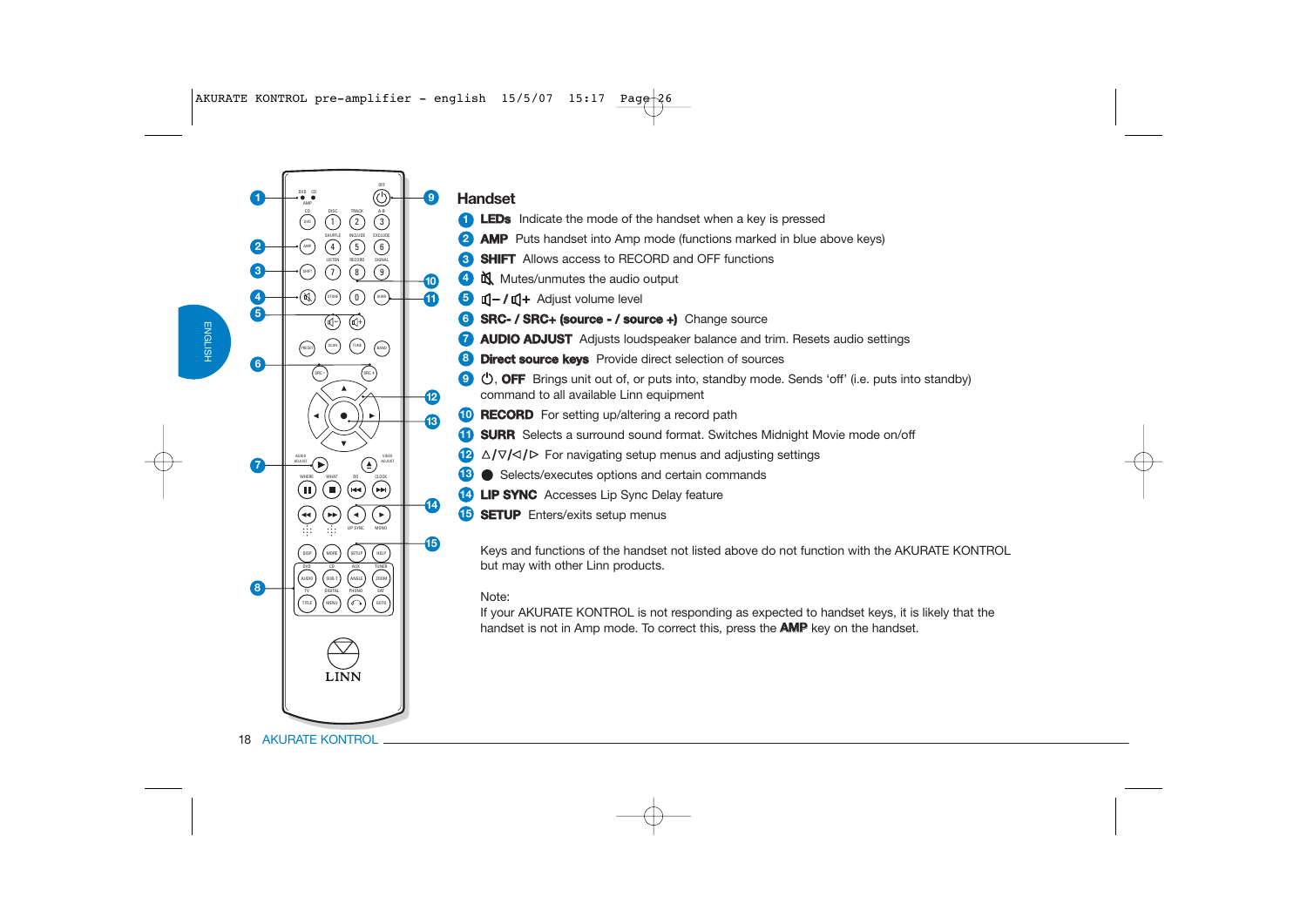# ENGLISH ENGLISH

### **Operation**



### **Standby key**

#### **To toggle between standby mode and operating mode:**

• Press  $\heartsuit$  on the front panel or handset.

#### **Amp mode**

#### **To use the following functions the handset must be in Amp mode –**

- Direct source selection (e.g. selecting a CD source by pressing the **CD** key)
- Adjusting the balance or speaker trim
- Adjusting the Lip Sync Delay

To put the handset in Amp mode, press the **AMP** key on the handset. For all other functions the handset does not need to be in Amp mode.

### **Selecting a source**

#### **To select the source you want to listen to:**

use this method

- Hold or repeatedly press the **SOURCE –/+** key on the front panel or **SRC –/+** key on the handset. This will cycle through all available sources.
- When the desired source is shown on the front panel display, release the key then press **SELECT** on the front panel, or wait and the AKURATE KONTROL will select the source automatically.

or this method (handset must be in Amp mode)

- Press the appropriate direct source key (e.g. **DVD** or **CD**) found on the bottom two rows of keys of the handset. For a Linn AKURATE CD, press **CD**. For the Linn Disc source, press **DVD**.
- Use the  $\Delta/\nabla$  key to cycle through available sources of that type.
- When the desired source is shown on the front panel display, press  $\bullet$ , or wait and the AKURATE KONTROL will select the source automatically.

### **Adjusting the audio**

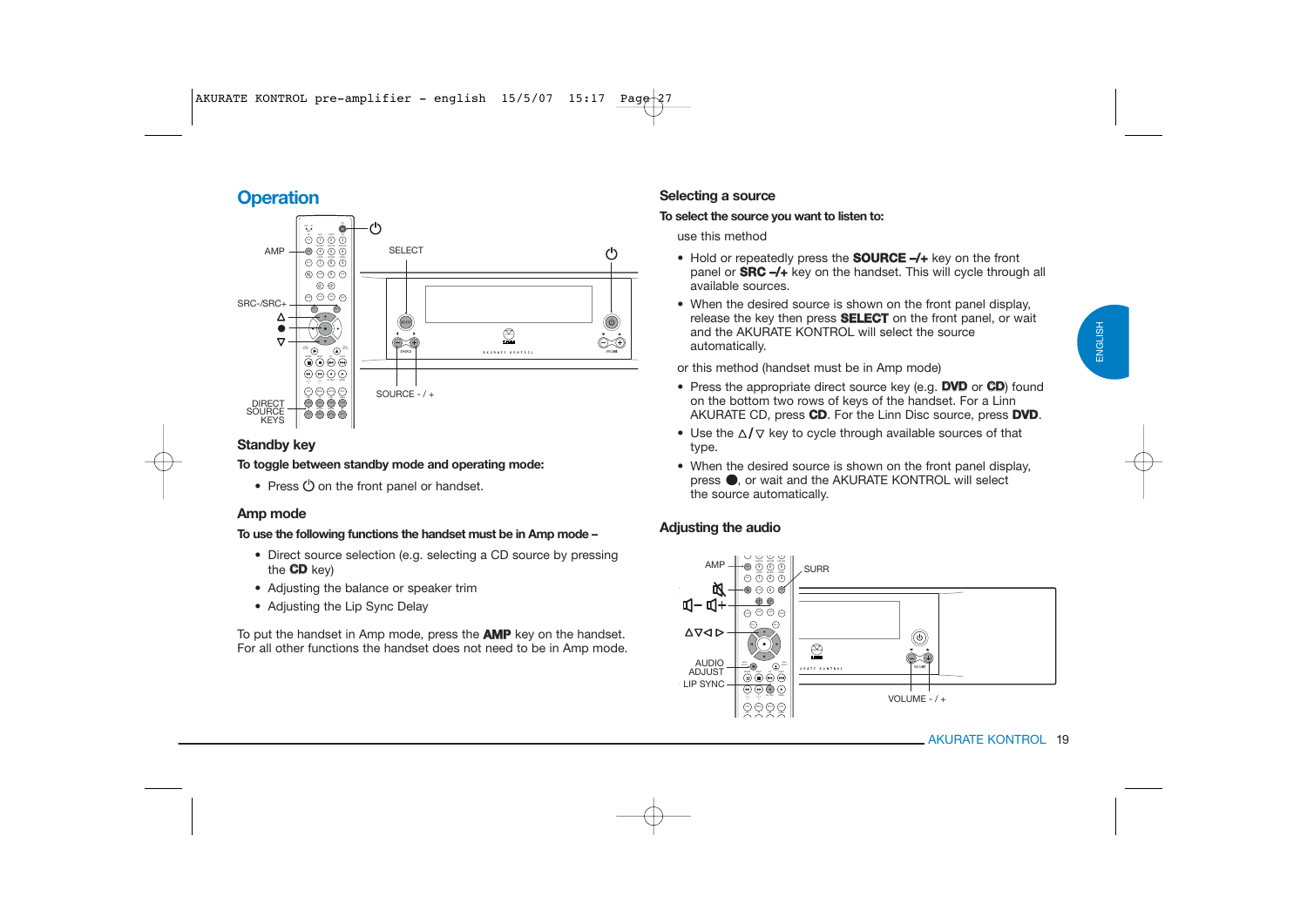#### **Volume**

#### **To change the volume:**

• Repeatedly press or hold **VOLUME -/+** on the front panel or **/ ℂl+** on the handset.

Volume range is from 0 to 100 (in 0.5 steps).

#### **To mute or un-mute the volume:**

• Press  $\mathbb{N}$  on the handset.

#### **Balance** (handset must be in Amp mode)

**To change the balance for all loudspeakers (excluding a centre loudspeaker and subwoofer):**

• Press **AUDIO ADJUST** on the handset.

BALANCE is shown on the front panel display.

• Repeatedly press or hold  $\triangleright$  to shift the balance to the right, or  $\triangleleft$  to shift the balance to the left.

Balance range is from 10 increments to the left to 10 increments to the right, with neutral balance being 0.

**Speaker trim** (handset must be in Amp mode) This feature is for use in systems that have more than two loudspeakers.

When listening to music or watching a DVD-Video, you may want to adjust the volume level of your centre, surround, back surround loudspeakers or subwoofer without affecting any of the other loudspeakers. This is done by trimming the loudspeaker volume.

#### **To trim loudspeaker volume:**

- Repeatedly press **AUDIO ADJUST** on the handset until the desired loudspeaker(s) is/are shown on the front panel display.
- Repeatedly press or hold  $\triangleleft$   $\triangleright$  on the front panel or handset to decrease/increase the amount of loudspeaker trim.

The trim range is from -10.0 to 10.0 (in 0.5 steps), with neutral trim being 0.

Note:

The loudspeakers shown when **AUDIO ADJUST** is repeatedly pressed is dependent on the number of loudspeakers in your system and the currently selected surround sound format.

**Lip Sync Delay** (handset must be in Amp mode) For use with a Linn UNIDISK player or other DVD player.

You may find with certain DVD-Videos that the action on the screen (e.g. movement of the actors' lips) lags behind the audio. You can correct this on the AKURATE KONTROL by using the Lip Sync Delay feature to delay the audio until it is synchronized with the picture.

### **To adjust Lip Sync Delay:**

- Press **LIP SYNC** on the handset.
- Repeatedly press or hold  $\Delta$  to add more delay, or  $\nabla$  to reduce the delay of the audio signal until the picture and audio are synchronized.

Lip Sync Delay range is from 0 to 250 milliseconds (in 10 millisecond steps).

Note:

Lip Sync Delay can only be applied to digital sources and is not available for DTS audio signals.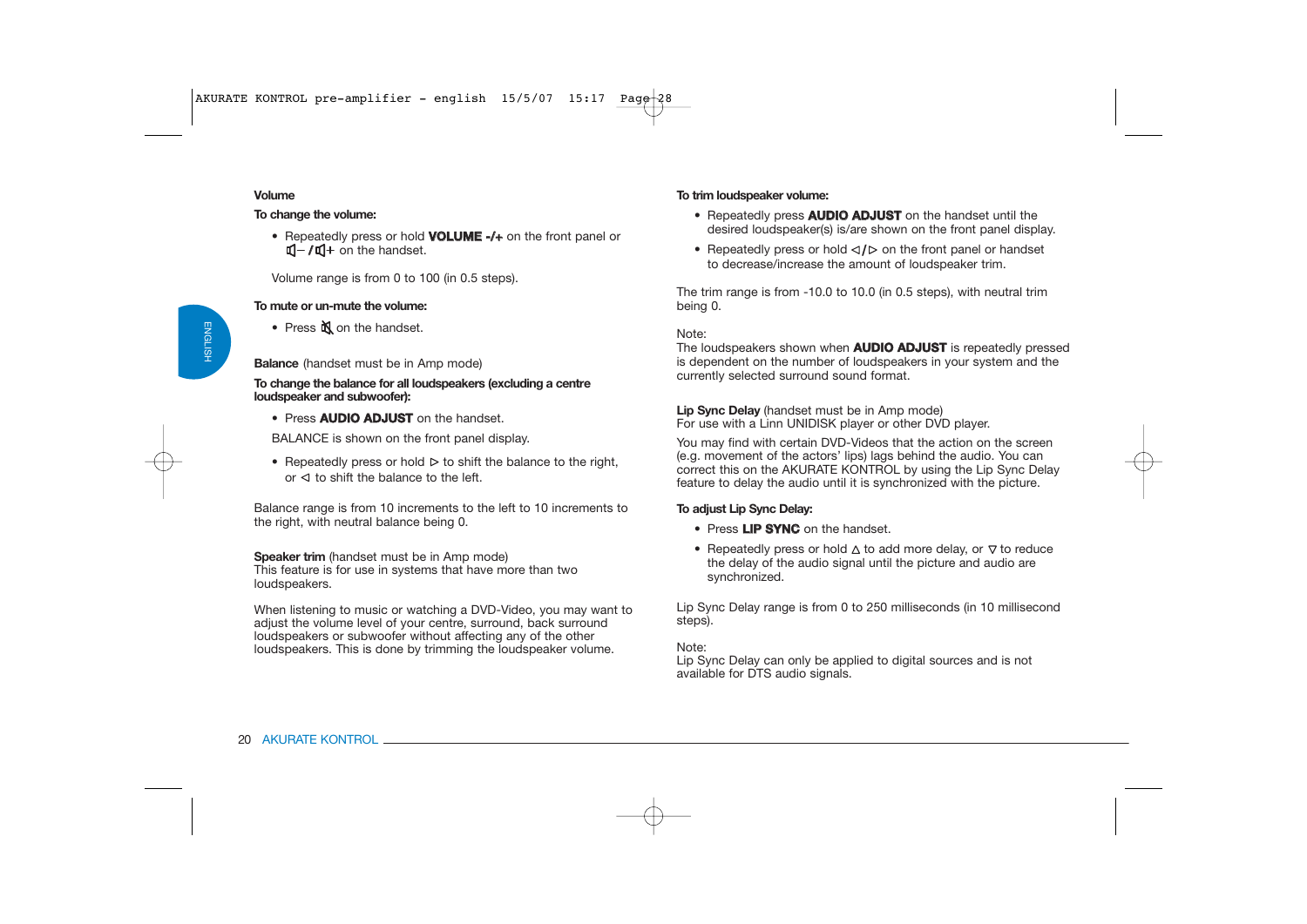#### **Surround sound formats**

 The AKURATE KONTROL is equipped with a wide range of surround sound formats to enhance your audio experience.

#### **To change the surround sound format:**

• Repeatedly press **SURR** on the handset until the desired format is shown on the front panel display.

The available surround sound formats, and a brief description of each, is as follows:

| <b>Surround</b><br>sound format                                                                                                                                                                               | <b>Description</b>                                                                                                                          |  |
|---------------------------------------------------------------------------------------------------------------------------------------------------------------------------------------------------------------|---------------------------------------------------------------------------------------------------------------------------------------------|--|
| Dolby Digital                                                                                                                                                                                                 | A standard for storing 5.1 channels of audio<br>signal on to discs such as DVD-Videos                                                       |  |
| Dolby Digital EX                                                                                                                                                                                              | Spreads the surround speaker portion of a Dolby<br>Digital 5.1 audio signal to two back loudspeakers<br>- converting 5.1 audio to 7.1 audio |  |
| Dolby Pro Logic II*                                                                                                                                                                                           | Converts any non-surround sound audio signal<br>into a surround sound 5.0 signal                                                            |  |
| Dolby Pro Logic II<br>Same as Dolby Pro Logic II but is particularly<br>$Music^*$<br>suited to music. Features three user-adjustable<br>parameters that are accessed via the AKURATE<br>KONTROL's setup menus |                                                                                                                                             |  |
| <b>DTS Digital</b><br>A standard for storing 5.1 channels of audio<br>signal on to discs such as DVD-Videos<br>Surround                                                                                       |                                                                                                                                             |  |
| DTS 96/24<br>Same as DTS Digital Surround but offers better<br>audio quality                                                                                                                                  |                                                                                                                                             |  |
| <b>DTS ES Matrix</b>                                                                                                                                                                                          | Spreads the surround speaker portion of a DTS<br>5.1 audio signal to two back loudspeakers -<br>converting 5.1 audio to 7.1 audio           |  |

| <b>Surround</b><br>sound format                                                                                                                                                                                | <b>Description</b>                                                                                                                                                                                                    |                     |
|----------------------------------------------------------------------------------------------------------------------------------------------------------------------------------------------------------------|-----------------------------------------------------------------------------------------------------------------------------------------------------------------------------------------------------------------------|---------------------|
| <b>DTS ES Discrete</b>                                                                                                                                                                                         | A standard for storing 6.1 channels of audio<br>signal on to discs such as DVD-Videos. On the<br>AKURATE KONTROL the extra channel can be<br>spread over two back loudspeakers - converting<br>6.1 audio to 7.1 audio |                     |
| <b>DTS 96/24 ES</b><br>Matrix                                                                                                                                                                                  | Higher quality of DTS Digital Surround with the<br>addition of the surround sound speaker portion of<br>the signal being spread to two back loudspeakers<br>- converting 5.1 audio to 7.1 audio                       |                     |
| Phantom                                                                                                                                                                                                        | Passes the centre channel portion of a 5.1 or 7.1<br>audio signal to the front left and right<br>loudspeakers                                                                                                         |                     |
| 3 Stereo                                                                                                                                                                                                       | Downmixes a 5.1 or 7.1 audio signal and passes<br>it to the front and centre loudspeakers only                                                                                                                        |                     |
| Stereo Sub<br>Downmixes a 5.1 audio signal to a two-channel<br>signal and then routes the signal to the front<br>loudspeakers and subwoofer. Routes a stereo<br>signal to the front loudspeakers and subwoofer |                                                                                                                                                                                                                       |                     |
| <b>MPEG Stereo</b>                                                                                                                                                                                             | A standard for storing two-channel audio in<br><b>MPEG</b> files                                                                                                                                                      |                     |
| <b>MPEG Surround</b><br>A standard for storing surround sound audio in<br><b>MPEG</b> files                                                                                                                    |                                                                                                                                                                                                                       |                     |
| <b>AAC Stereo</b><br>A standard for storing two-channel audio<br><b>AAC Surround</b><br>A standard for storing surround sound audio                                                                            |                                                                                                                                                                                                                       |                     |
|                                                                                                                                                                                                                |                                                                                                                                                                                                                       | <b>LIMBIK Party</b> |

these formats. If you have more than front loudspeakers (and a subwoofer) in your system, when you select either of these formats the signal will be converted into a 5.0 signal then downmixed to match the number of loudspeakers in your system.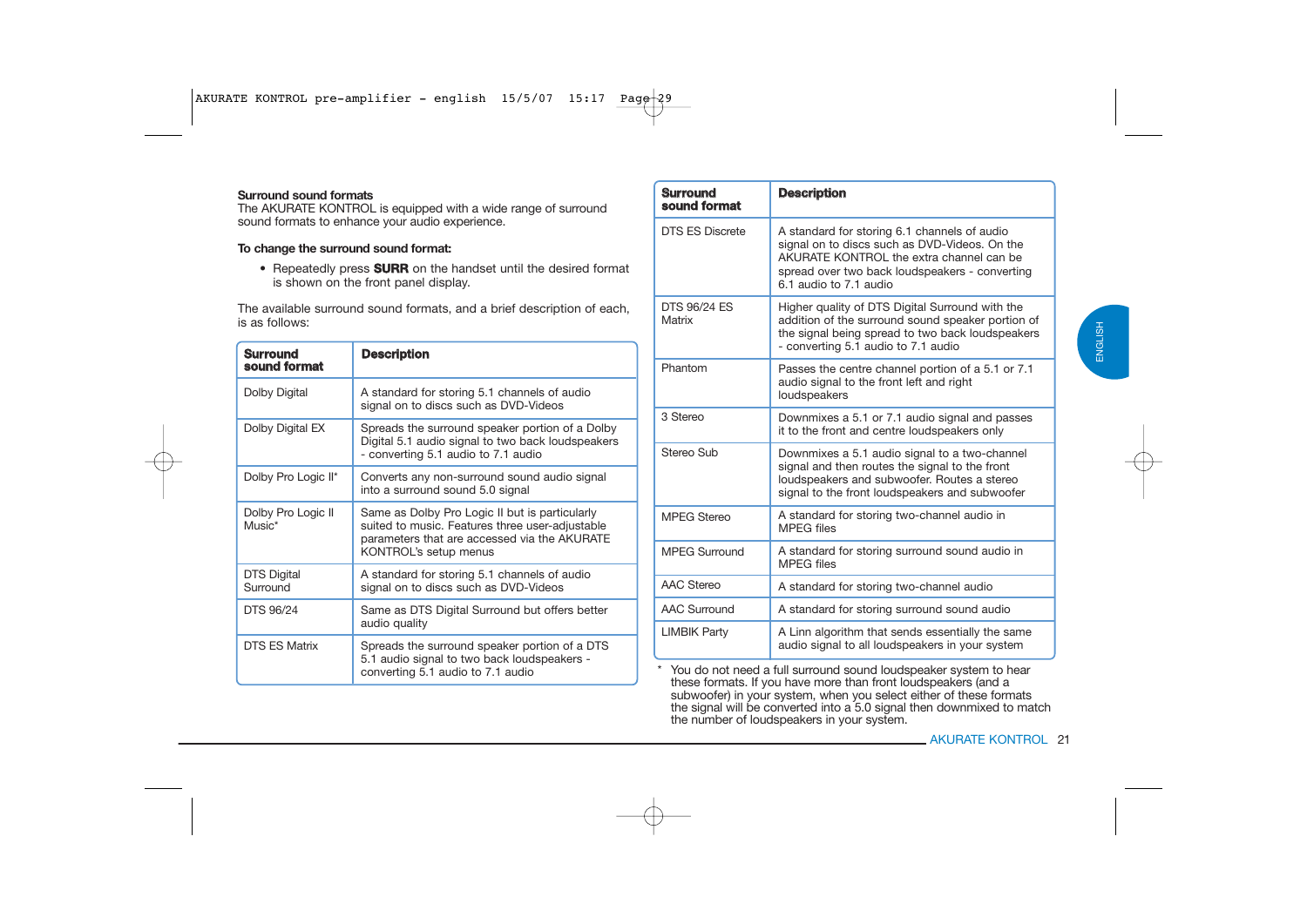The surround sound formats that are available for two-channel andsurround sound input signals are shown in the tables below.

#### **Two-channel audio input**

|                               | <b>Analogue</b><br>signal | <b>PCM</b><br>stereo<br>signal | LtRt<br>downmixed<br>signal* | <b>LoRo downmixed</b><br>(Pure Stereo)<br>signal* |
|-------------------------------|---------------------------|--------------------------------|------------------------------|---------------------------------------------------|
| <b>Stereo</b>                 | 2.0                       | 2.0                            | 2.0                          | 2.0                                               |
| Dolby Pro Logic II**          | 5.0                       | 5.0                            | 5.0                          | 5.0                                               |
| Dolby Pro Logic II<br>Music** | 5.0                       | 5.0                            | 5.0                          | 5.0                                               |
| <b>LIMBIK Party</b>           | 5.0 & 7.0                 | 5.0 & 7.0                      |                              | 5.0 & 7.0                                         |
| Stereo Sub                    | 2.1                       | 2.1                            | 2.1                          | 2.1                                               |

- \* If you are using a Linn AKURATE CD player as a multi-channel source, see *User Options, Downmix* on page 17 of the AKURATE CD's owner's manual. If you are using a Linn UNIDISK 1.1 or 2.1 player, see *Downmix* on page 11 of the UNIDISK player's owner's manual.
- \*\* You do not need a full surround sound loudspeaker system to hear these formats. If you have more than front loudspeakers (and a subwoofer) in your system, then when you select either of these formats the signal will be converted into a 5.0 signal then downmixed to match the number of loudspeakers in your system.

#### **Surround sound audio input**

|                                     | <b>Dolby</b>   | <b>DTS</b>               | <b>MPEG</b>       | <b>AAC</b>                   | <b>Analogue</b><br>signal |
|-------------------------------------|----------------|--------------------------|-------------------|------------------------------|---------------------------|
| Stereo                              | 2.0            | $\overline{\phantom{0}}$ | $\qquad \qquad -$ | $\overline{a}$               | 2.0                       |
| Phantom                             | 4.1            | 4.1                      | 4.1               | 4.1                          | 4.1                       |
| 3 Stereo                            | 3.1            | 3.1                      | 3.1               | 3.1                          | 3.1                       |
| Stereo Sub                          | 2.1            | 2.1                      | 2.1               | 2.1                          | 2.1                       |
| <b>Dolby Digital</b>                | 5.1            |                          |                   | $\overline{a}$               | $\overline{a}$            |
| Dolby Digital +<br>Dolby Digital EX | 6.1            |                          |                   |                              |                           |
| <b>DTS Digital</b><br>Surround      |                | 5.1                      |                   |                              |                           |
| DTS 96/24                           |                | 5.1                      | ٠                 | $\overline{a}$               |                           |
| <b>DTS ES Matrix</b>                |                | 7.1                      |                   | -                            |                           |
| <b>DTS ES Discrete</b>              | $\overline{a}$ | 7.1                      | $\qquad \qquad -$ | -                            | $\overline{\phantom{0}}$  |
| DTS 96/24<br><b>ES Matrix</b>       |                | 7.1                      |                   |                              |                           |
| <b>MPEG Stereo</b>                  | $\overline{a}$ | $\overline{\phantom{0}}$ | 2.0               | $\qquad \qquad \blacksquare$ | $\overline{\phantom{0}}$  |
| <b>MPEG Surround</b>                |                |                          | 5.1               | -                            |                           |
| <b>AAC Stereo</b>                   |                |                          |                   | 2.0                          | $\overline{a}$            |
| <b>AAC Surround</b>                 |                |                          |                   | 5.1                          | $\overline{a}$            |
| <b>LIMBIK Party</b>                 | 5.0 & 7.0      | 5.0 & 7.0                | 5.0 & 7.0         | 5.0 & 7.0                    | -                         |

#### Notes:

The available surround sound formats are dependent on the type of signal being processed.

When you are cycling through the surround sound formats, the default format for the current audio signal will be indicated briefly by '\*' symbols on the front panel display, e.g. \*stereo\*.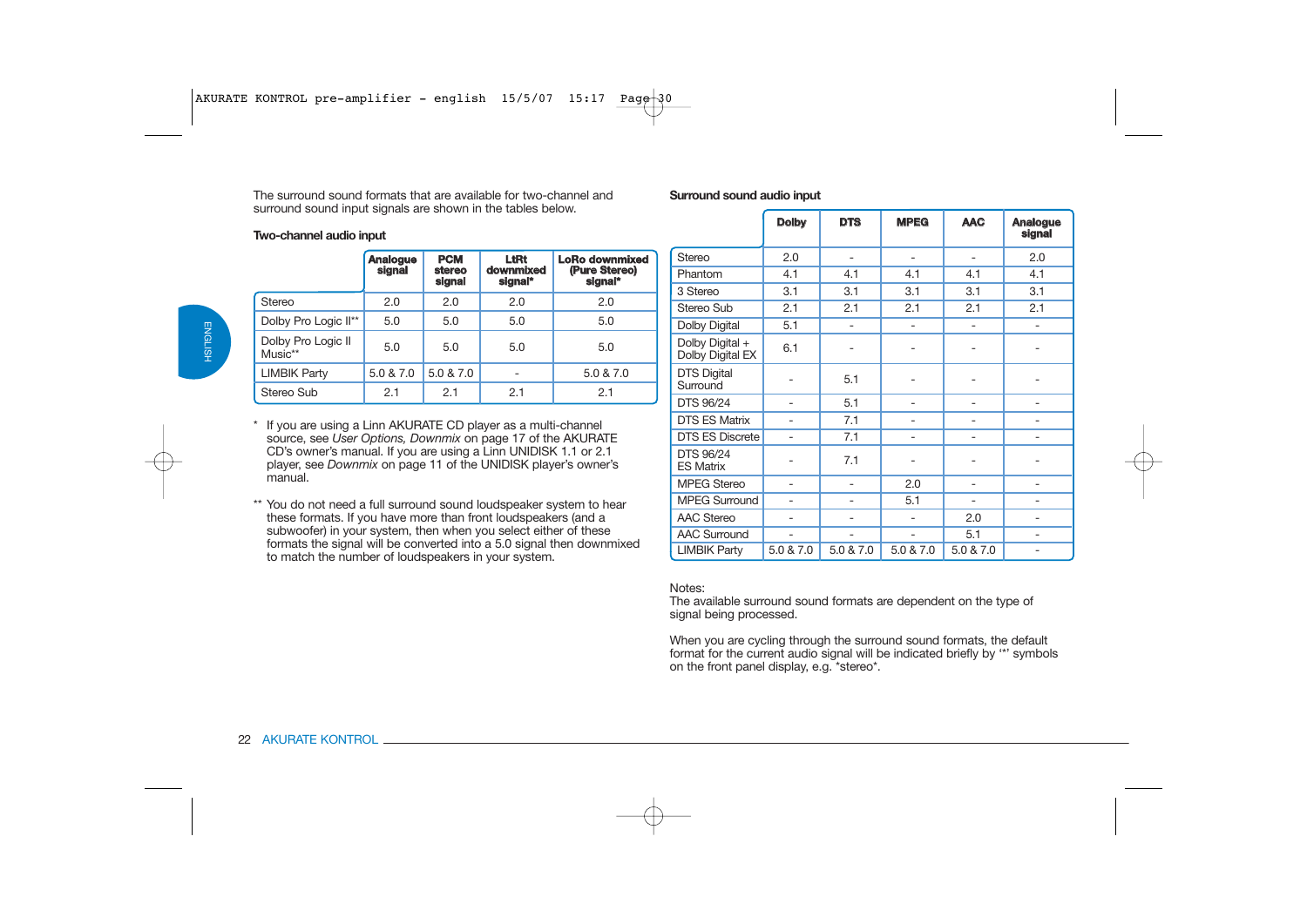#### **Midnight Movie mode**

For use with a Linn UNIDISK player or other DVD player.

This feature allows you to add compression to the Dolby Digital audio signal on DVD-Videos. Adding compression reduces sudden increases in volume, such as the sound of an explosion.

#### **To switch Midnight Movie mode on/off:**

- Press and hold **SURR** on the handset until MIDNIGHT MOVIE MODE ON/OFF is shown on the display.
- Press **SURR** to toggle between on and off.

When Midnight Movie mode is on, MIDNIGHT is shown on the front panel display.

#### Note:

The amount of compression can be adjusted using the Midnight Movie item in the Audio setup menu (see *MIDNIGHT MOVIE*, page 10).

#### **Restoring the original audio settings**

**To reset all the above audio items to their neutral/default settings:** 

• Press and hold **AUDIO ADJUST** on the handset until AUDIO SETTINGS RESET is shown on the front panel display.

### **Record function**



The record function allows you to route an audio signal through the AKURATE KONTROL to a recording device such as a DAT recorder. The table below details the routing capabilities of the AKURATE KONTROL.

|                       | Analogue record<br>outputs                                                                         | <b>Digital record</b><br>outputs                                                                  |
|-----------------------|----------------------------------------------------------------------------------------------------|---------------------------------------------------------------------------------------------------|
| Analogue source       | Any analogue source can<br>be routed to the analogue<br>outputs                                    | No analoque source can<br>be routed to the digital<br>outputs                                     |
| <b>Digital source</b> | Only the digital source<br>currently being listened to<br>can be routed to the<br>analogue outputs | Only the digital source<br>currently being listened to<br>can be routed to the<br>digital outputs |

#### **To set a record path:**

- Press **SHIFT**, then **RECORD** ('8' key) on the handset.
- Use the  $\triangle/\triangledown$  keys to select the source you want to record, then press  $\bullet$ .
- Use the  $\Delta/\nabla$  keys to select the record mode you want to use for making the recording, then press  $\bullet$ .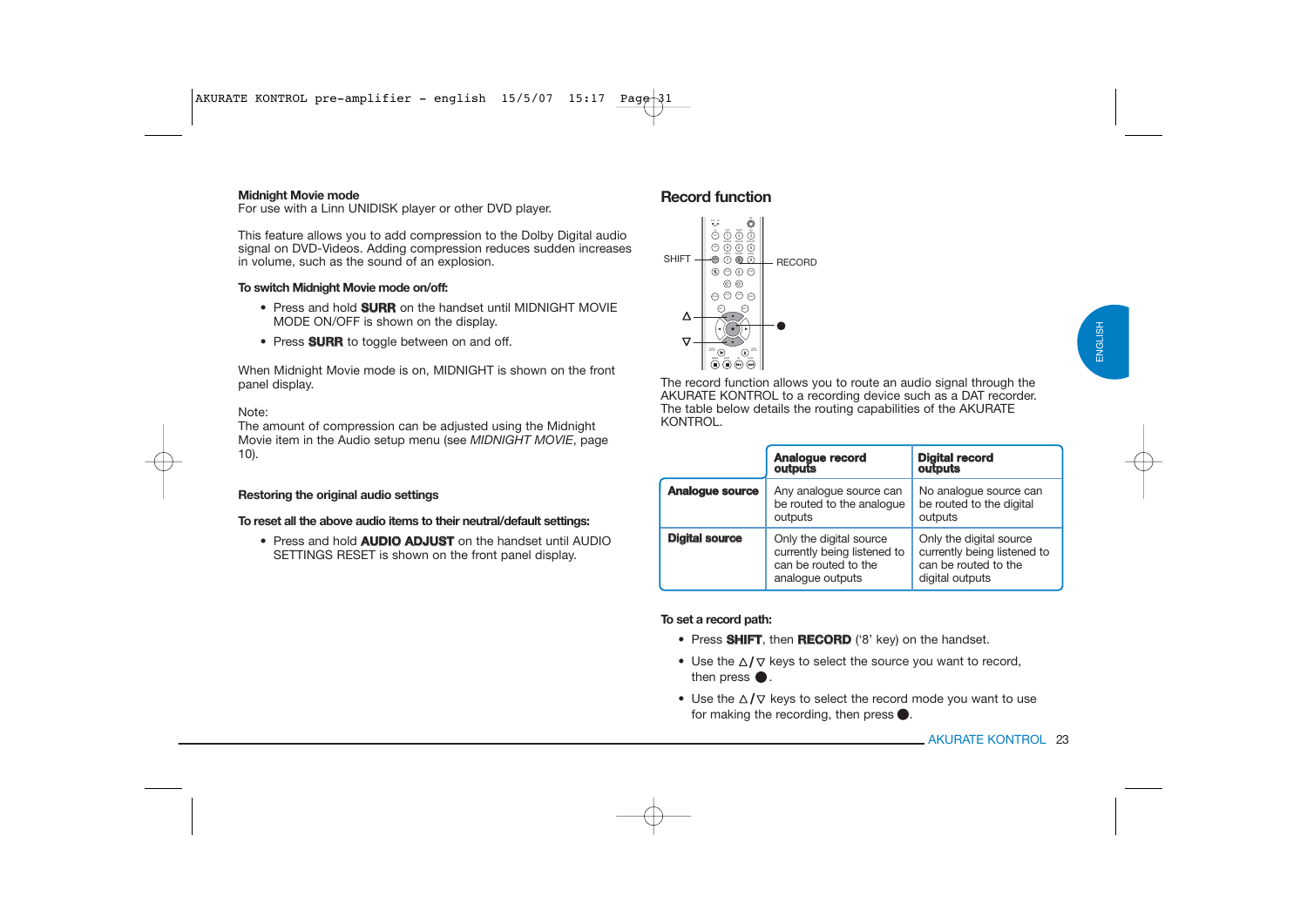Notes on the list of sources:

NO SOURCE: No record path will be set.

KNEKT: When a record path on the AKURATE KONTROL is being used, this setting will allow users of a KNEKT Line Driver system to change the source they are listening to (which also changes the record path). To protect a record path, select the required record option. Once recording has finished, reselect the KNEKT option.

The available record modes are:

| Option             | <b>Information</b>                                                                                                 |  |
|--------------------|--------------------------------------------------------------------------------------------------------------------|--|
| LtRt $44.1$ kHz    | Choose the option that suits your recording device's                                                               |  |
| LtRt 48 kHz        | operating frequency. (With these options, multi-channel                                                            |  |
| LtRt $88.2$ kHz    | signals are downmixed to two channels)                                                                             |  |
| LtRt 96 kHz        |                                                                                                                    |  |
| LtRt As Input      | Output frequency is the same as the input frequency.<br>and multi-channel signals are downmixed to two<br>channels |  |
| <b>Bit Perfect</b> | Output frequency is the same as the input frequency<br>and there is no processing of the signal                    |  |
| Analog             | Passes audio signals to the analogue outputs                                                                       |  |

#### Notes:

The audio signal from the selected source is routed to either all of the analogue and/or all of the digital outputs simultaneously. It is not necessary to specify which output your recording device is connected to.

The available record modes are dependent on whether the input signal is analogue or digital.

For reasons of copyright protection some audio and video discs incorporate systems that prevent them from being recorded.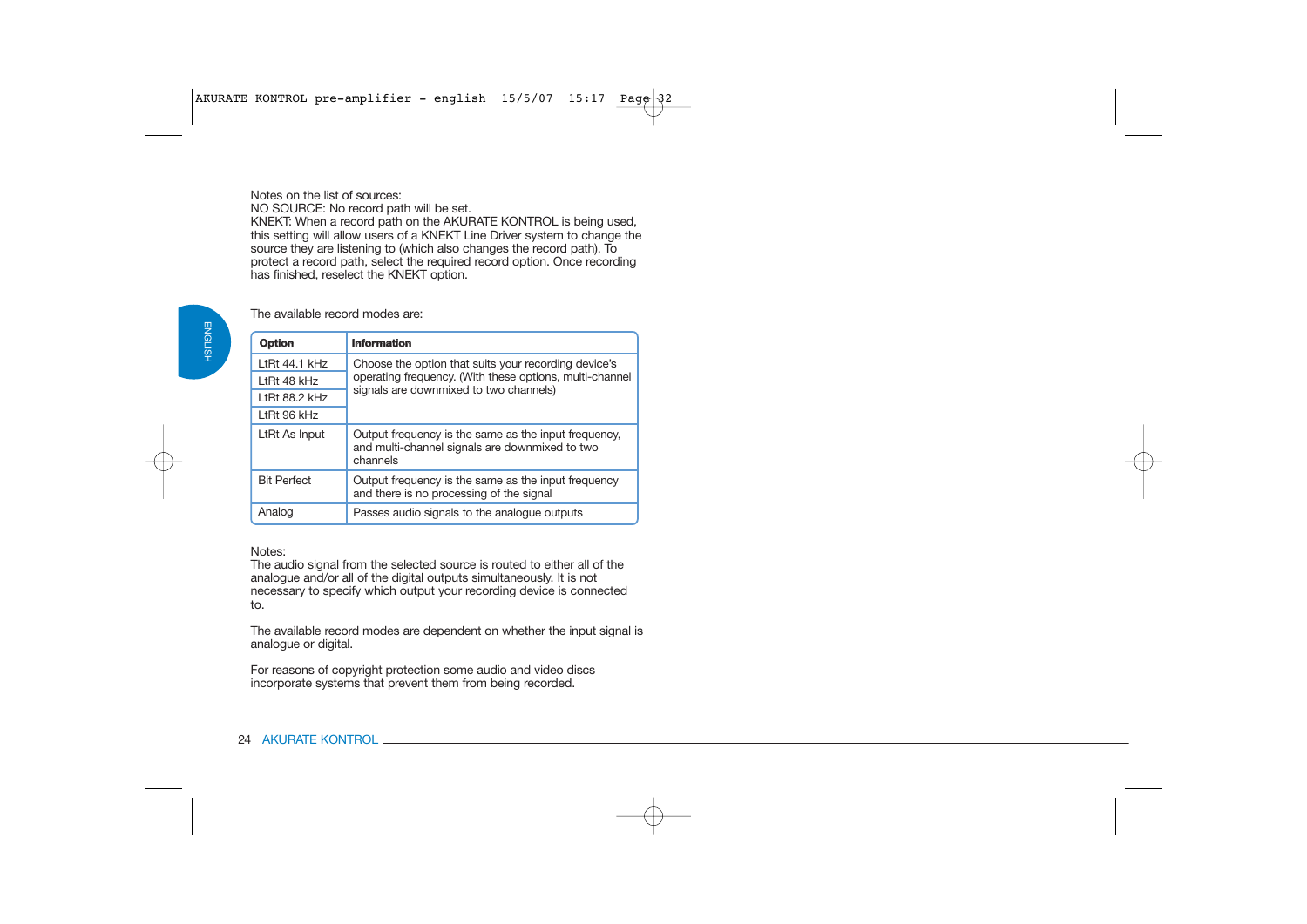# **Technical Specifications**

| <b>Electrical</b>     |                                                    |
|-----------------------|----------------------------------------------------|
| Mains input range     | AC 100-120 V; AC 220-240 V                         |
| Mains frequency range | $50 - 60$ Hz                                       |
| Power consumption     | less than 30 W                                     |
| <b>Physical</b>       |                                                    |
| Weight                | 3.7 kg / 8 lb 2 oz                                 |
| Dimensions            | W 381 mm, D 355 mm, H 80 mm / W 15", D 14%", H 3%" |

| <b>Signal Interfaces - Inputs</b> |                  |                                                                                                                                                   |                     |              |
|-----------------------------------|------------------|---------------------------------------------------------------------------------------------------------------------------------------------------|---------------------|--------------|
| Type                              | <b>Connector</b> | Level                                                                                                                                             | <b>Impedance</b>    | <b>Notes</b> |
| Digital electrical<br>(SPDIF)     | $3 \times RCA$   | 500 mVp-p                                                                                                                                         | $75\Omega$          |              |
| Digital optical                   | 3 x TOSLINK      |                                                                                                                                                   |                     |              |
| Line-level                        | $12 \times$ RCA  | 2 Vms                                                                                                                                             | 10 $k\Omega$        | Analogue     |
| MM phono                          | $2 \times RCA$   | 70.0 mV peak @ 1 kHz,<br>$+40$ dB @ 1 kHz                                                                                                         | 48 k $\Omega$ 68 pF |              |
| MC phono                          | $2 \times RCA$   | High gain (default):<br>5.0 mV peak @ 1 kHz,<br>$+64$ dB @ 1 kHz<br>Low gain<br>(Dealer configurable):<br>15 mV peak @ 1 kHz,<br>$+54$ dB @ 1 kHz | 180 $\Omega$ 10 nF  |              |

# **Signal Interfaces - Outputs**

| Type                          | <b>Connector</b> | Level     | <b>Impedance</b> | <b>Notes</b>        |
|-------------------------------|------------------|-----------|------------------|---------------------|
| Digital electrical<br>(SPDIF) | $1 \times RCA$   | 500 mVp-p | $75\Omega$       |                     |
| Digital optical               | 1 x TOSLINK      |           |                  |                     |
| Line-level                    | 8 x RCA          | 2 Vmms    | $330 \Omega$     | Surround<br>outputs |
| Line-level                    | 8 x RCA          | 2 Vrms    | $330 \Omega$     | Record<br>outputs   |

| <b>Control Interfaces</b> |                     |                        |  |
|---------------------------|---------------------|------------------------|--|
| <b>Type</b>               | <b>Port name</b>    | <b>Connector</b>       |  |
| <b>RS232</b>              | RS232: In, Out      | 2 x RJ12               |  |
| IR.                       | IR: 1.2             | $2 \times 3.5$ mm jack |  |
| Knekt                     | 1 to 4, Main        | 5 x RJ45               |  |
| Knekt/IR                  | RCU                 | 1 x RJ45               |  |
| RC <sub>5</sub>           | RC5: Remote In, Out | $2 \times RCA$         |  |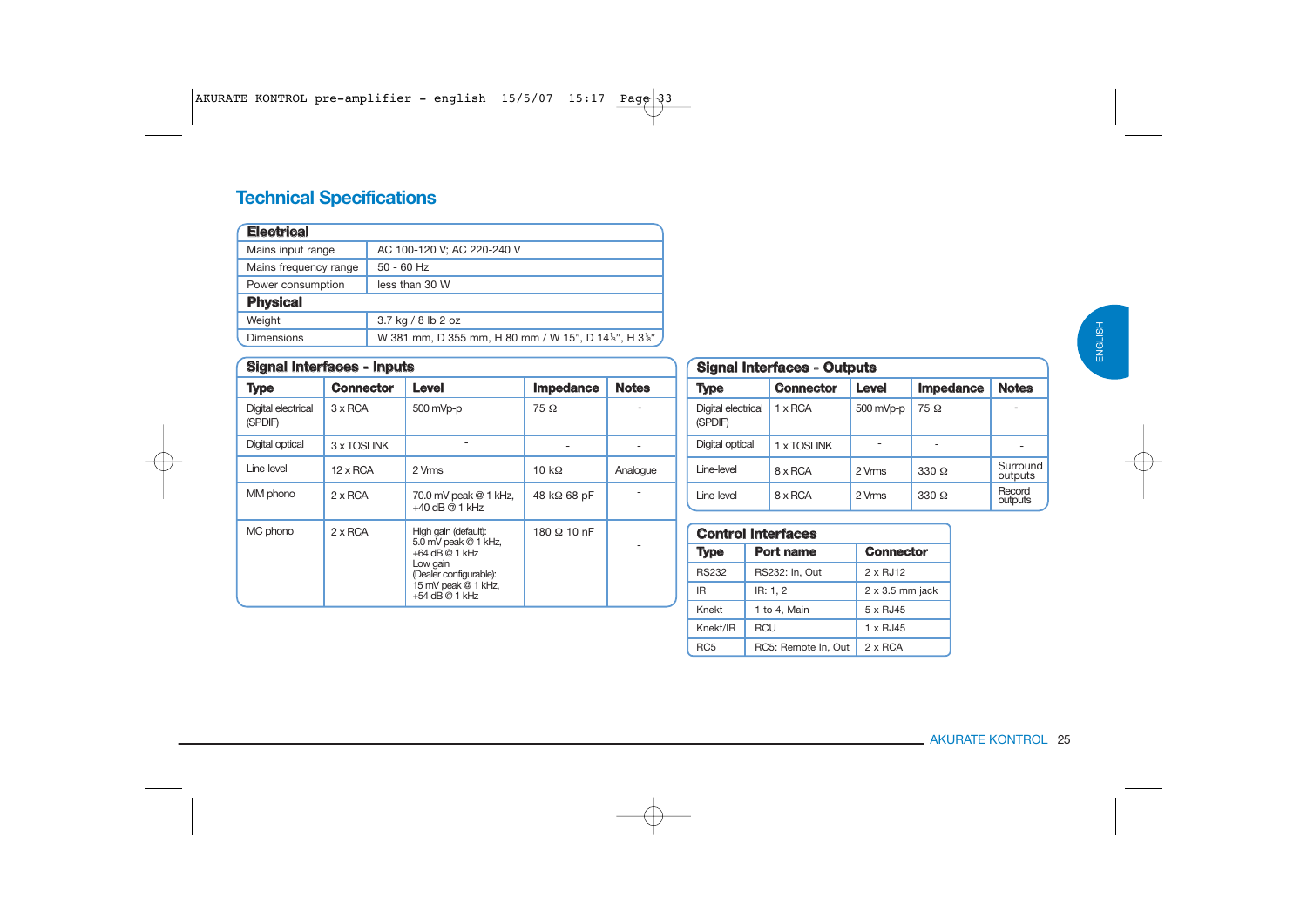# **Guarantee and Service**

This product is guaranteed under the conditions which apply in the country of purchase and your statutory rights are not limited. In addition to any statutory rights you may have, Linn undertake to replace any parts which have failed due to faulty manufacture. To help us, please ask your Linn retailer about the Linn warranty scheme in operation in your country.

In parts of Europe, the United States of America and some other markets, extended warranty may be available to customers who register their purchase with Linn. A warranty registration card is included with the product and should be returned to Linn as soon as possible. Alternatively, you can register your warranty online at www.linn.co.uk.

#### **Warning**

Unauthorised servicing or dismantling of the product invalidates the manufacturer's warranty. There are no user serviceable parts inside the product and all enquiries relating to product servicing should be referred to authorised retailers only.

### **Technical support and information**

For technical support, product queries and information, please contact either your local retailer or one of the Linn offices opposite.

Full details of your local retailer/distributor can be found on the Linn web site: www.linn.co.uk

### **Important**

Please keep a copy of the sales receipt to verify the purchase date of the product.

Please ensure that your equipment is insured by you during any transit or shipment for repair.

#### **Linn Products Limited**

Glasgow Road WaterfootEaglesham Glasgow G76 0FQ Scotland, UK

| +44 (0) 141 307 7777 |
|----------------------|
| +44 (0)141 644 4262  |
| 0500 888909          |
| helpline@linn.co.uk  |
| www.linn.co.uk       |
|                      |

#### **Linn Incorporated**

8787 Perimeter Park BoulevardJacksonvilleFL 32216 USA

| Phone:    | +1 (904) 645 5242    |
|-----------|----------------------|
| Fax:      | +1 (904) 645 7275    |
| Helpline: | 888-671-LINN         |
| Email:    | helpline@linninc.com |
| Website:  | www.linninc.com      |
|           |                      |

#### **Linn Deutschland GmbH**

Hühnerposten 1d D-20097 Hamburg **Deutschland** 

| Phone:   | +49-(0) 40-890 660-0  |
|----------|-----------------------|
| Fax:     | +49-(0) 40-890 660-29 |
| Email:   | info@linngmbh.de      |
| Website: | www.linn.co.uk        |